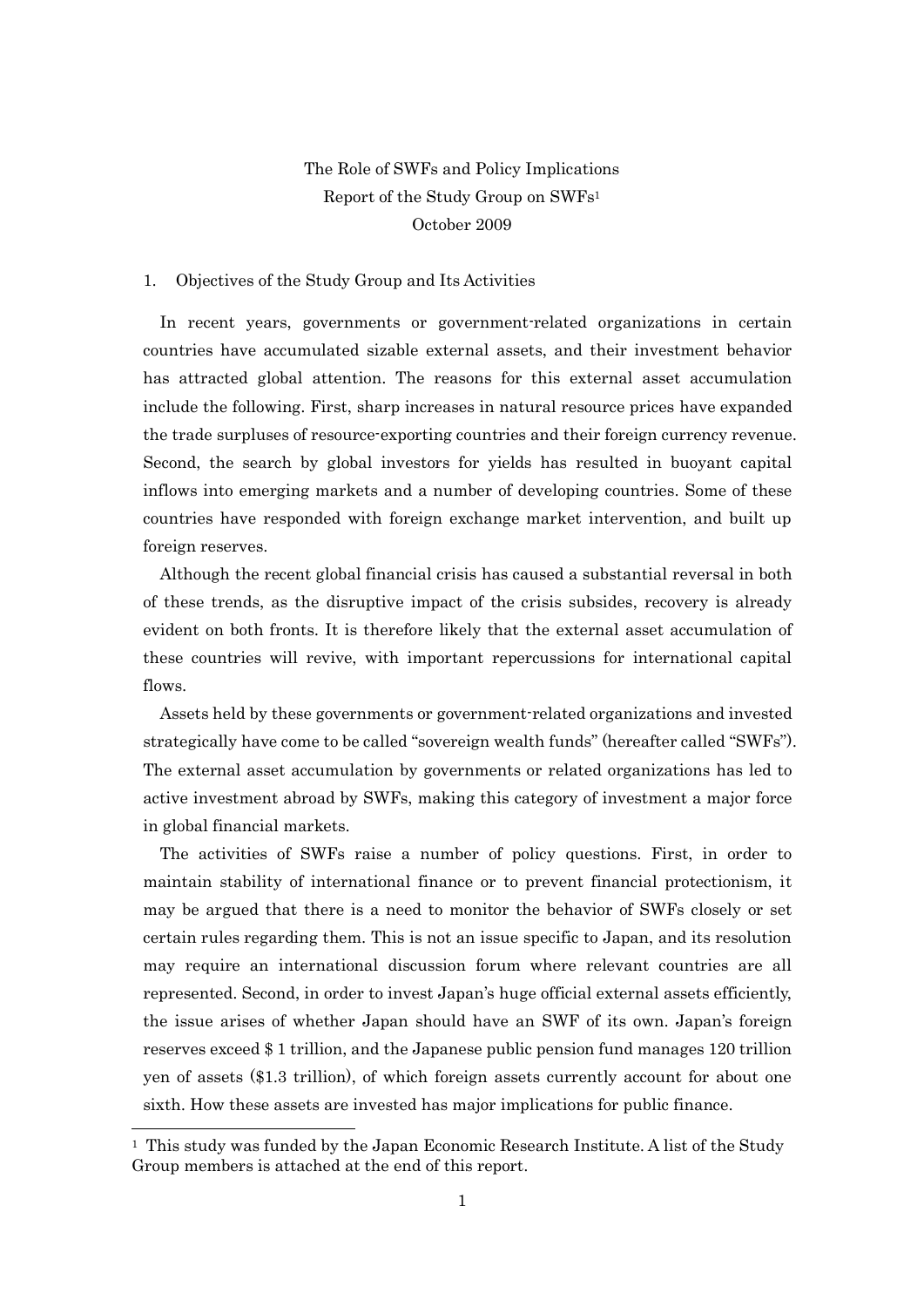These concerns motivated the Study Group"s research and analysis of SWFs. The Group reviewed major SWFs around the world, the role they play in international capital flows and financial markets, and their policy implications for Japan and the global financial system. The Group had eleven meetings, inviting experts on various issues related to SWFs, and several Group members visited Asian and Middle Eastern countries that own and operate SWFs, in order to conduct interviews. 2

The Japanese version of the Group"s Report covers the following topics: i) review of major SWFs around the world; ii) SWFs and the international financial community; iii) SWF investment in Japan; iv) an SWF for Japan?; and v) the Group's conclusions and policy recommendations. In what follows, only iii)-v) above are presented, namely, those parts of the original Report that are directly related to Japan.

# 2. SWF Investment in Japan

 $\overline{a}$ 

Only limited information is available on SWF investment in Japan. Several major SWFs, such as ADIA (Abu Dhabi), DIC (Dubai), Temasek Holdings, GIC (both Singapore), and GPF (Norway) are known to be investing in Japanese market equities. Temasek and GIC are also investing in real estate in Japan. There has been no major incident of SWF investment in Japan causing social or other problems. However, cases of conflict have been reported, occasionally between foreign investors on one side and the Japanese companies receiving investment or the Japanese government on the other.

The basic rules that the countries receiving SWF investment should follow are stipulated by the OECD (see OECD (2008)), and Japan, as a member of the OECD, is obliged to follow these rules. For example, when a country regulates investment from abroad, the regulatory authorities should ensure transparency and predictability and limit any regulations to be introduced to the minimum necessary to achieve specific policy objectives. The government agencies responsible for setting or implementing regulations should be placed under adequate accountability requirements. The principle of no discrimination between domestic and foreign investment should be adhered to, and a deviation from this is allowed only when national security is at stake. The main message of OECD (2008) is that treatment of SWFs is no different from the treatment of foreign capital in general, as explained above.

Japan is in need of "risk money" (i.e., funds offered by investors prepared to take on large risks) in order to revitalize its economy and corporate sector. Therefore, Japan

<sup>2</sup> In addition, over the past year, two books by Group members on SWFs were published. See Mizuho Research Institute (2008) and Otsuji (2009).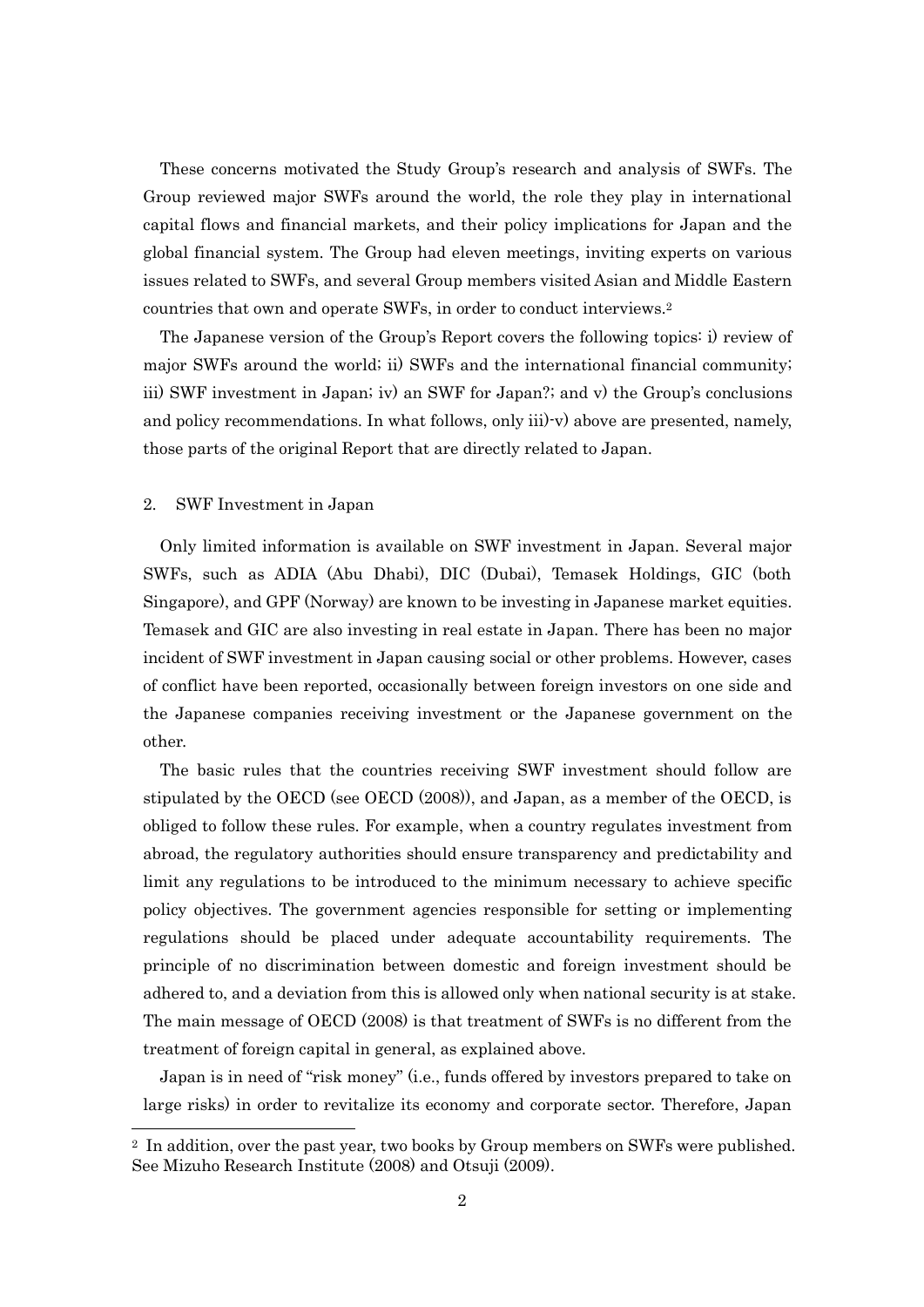needs to actively invite investment from abroad, including SWF investment. The best way to achieve this goal is for Japan to improve its attractiveness as a destination for international investment by strengthening the economy and improving corporate governance. In addition to this, policy action should be taken to encourage investment from abroad, and if there are institutional obstacles to such investment, efforts should be made to remove them. The Expert Committee on FDI Promotion (2008) published a list of proposals along this line, focusing on "improving the regulatory framework for facilitating M&As", "comprehensive reexamination of regulations on foreign capital", "sector-specific strategic FDI priorities", "reduction of business costs and enhanced institutional transparency", and "revitalization of regional economy through FDI and stronger messages welcoming foreign capital". Promptly implementing these proposals would help stimulate SWF investment in Japan as well.

Furthermore, the Financial Market Strategic Team (2008), an advisory group to the Minister in charge of financial regulation and supervision, stated in its report: "As Japan"s population ages and the birth rate declines, it is of urgent necessity to open the country to the world and establish attractive domestic financial markets to invite investment both from home and abroad. In this regard, we should welcome SWFs" investment in principle, provided that their investment is in conformity with global best practice."

However, while such official statements in favor of foreign investment are being made, there still seems to be a pervasive "sakoku" (closed nation) mentality in some quarters, both private and public. Japan needs to overcome such a mentality through a public debate on the way it receives foreign capital, including from SWFs.<sup>3</sup> Another obstacle to foreign investment in Japan which is often pointed out is the way it is treated under Japanese tax law. <sup>4</sup> Lest these problems make foreign investors turn away, Japan needs to review and improve its investment environment.

<sup>3</sup> See Fukunaga (2008) for the imbalance between inward and outward FDI and its causes.

<sup>4</sup> The taxation applicable to investment from abroad through investment funds was revised in 2005, which resulted in an unfavorable treatment of foreign investors. This reduced the attractiveness of Japan as an investment destination compared with the US and the UK, and had adverse effects on finance through investment funds for the structural adjustment of Japanese firms. Although this treatment was revised from 2009 and the system has been reversed to the pre-2005 one in the letter of law, there still are problems with its implementation, and negations are continuing among relevant parties.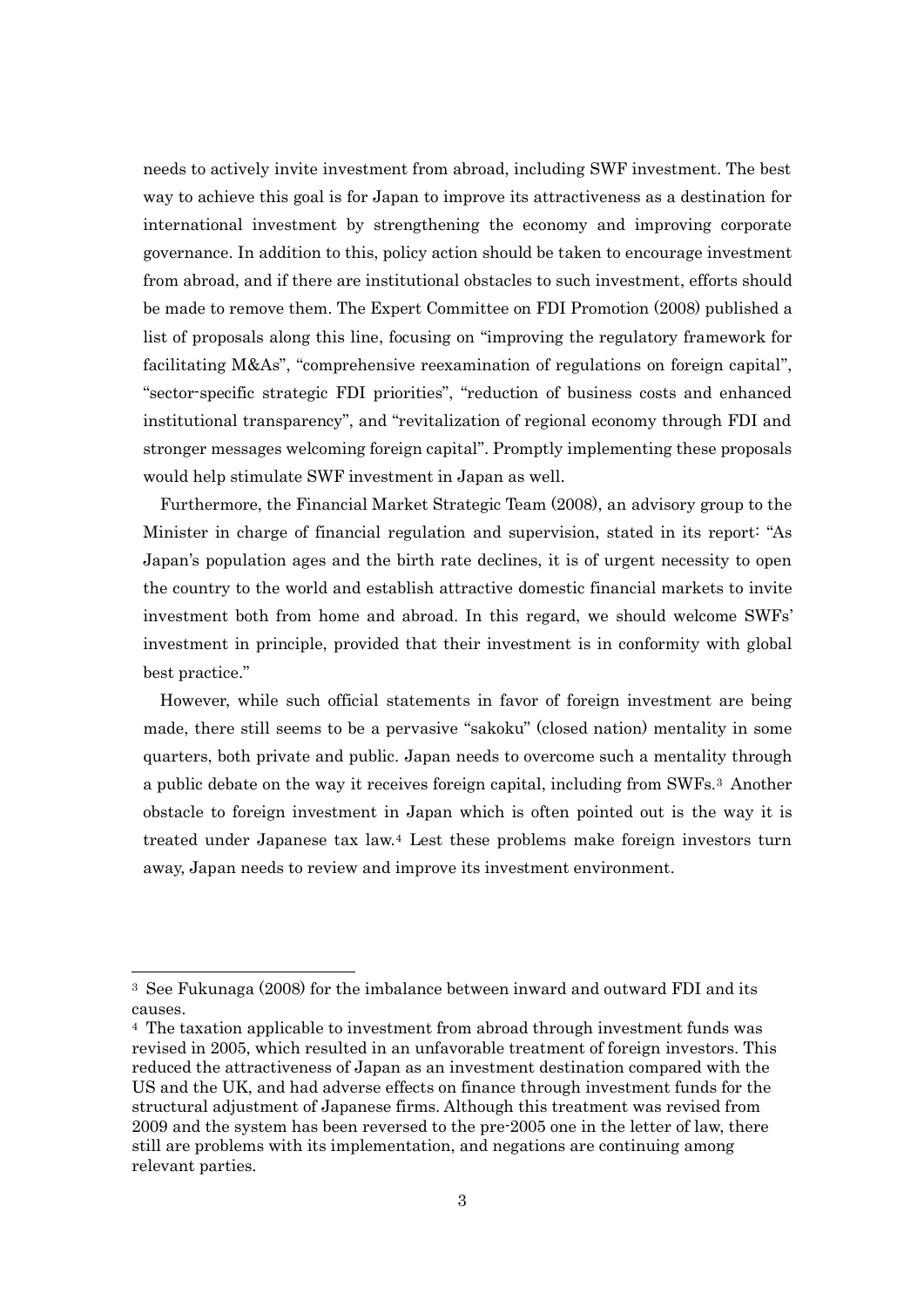# 3. An SWF for Japan?

#### 1) Definition of SWF

There is no well-established or official definition of SWFs, but it is useful to have one for the purpose of this Report. When discussing overseas SWFs, the following three characteristics seem most important: funds a) owned and/or managed by a government or government-related organization; b) engaged in international investment; and c) actively investing in risky assets in search of high yields.

When a government or government-related organization manages a fund, there is a possibility that its investment objective or behavior is different from that of purely commercial investment funds, which may require the application of special rules or close monitoring. However, if such a fund invests entirely in domestic assets, there are no international ramifications, and hence no reason to put it under any global rules or monitoring. Even when the fund invests abroad, if the scope of investment is limited to such traditional assets as developed country government bonds or blue chip shares, the fund"s investment behavior is unlikely to have any major disruptive impact on the recipient countries. Therefore, there is again no reason to make this an issue.

However, when discussing an SWF for Japan, the condition c) above should be interpreted flexibly. For example, Japan"s foreign reserves are currently invested only in safe and liquid assets such as US Treasury securities, and thus do not constitute an SWF. But this Report does not exclude foreign reserves from the discussion of SWFs, because a part of them could be separated from the Foreign Exchange Special Account (FESA) and made into an SWF. Similarly, although Japan"s public pension funds (National and Employees" Pension Insurance funds managed by the Government Pension Investment Fund, hereafter called GPIF), have so far been invested rather conservatively, there is room to consider shifting GPIF"s investment strategy closer to that of typical SWFs.

Another important defining characteristic of SWFs that should be emphasized in this Report is the presence of national strategic considerations behind the establishment of an SWF, or investment decisions that are beyond the purely economic motive of maximizing investment return. Such cases include, for example, saving natural resource revenue for future generations, shifting asset holdings abroad to avoid the so-called Dutch disease, diversifying assets to hedge the risk of resource price fluctuations or geopolitical risk, and acquiring shares of technologically-advanced foreign companies in order to obtain know-how or for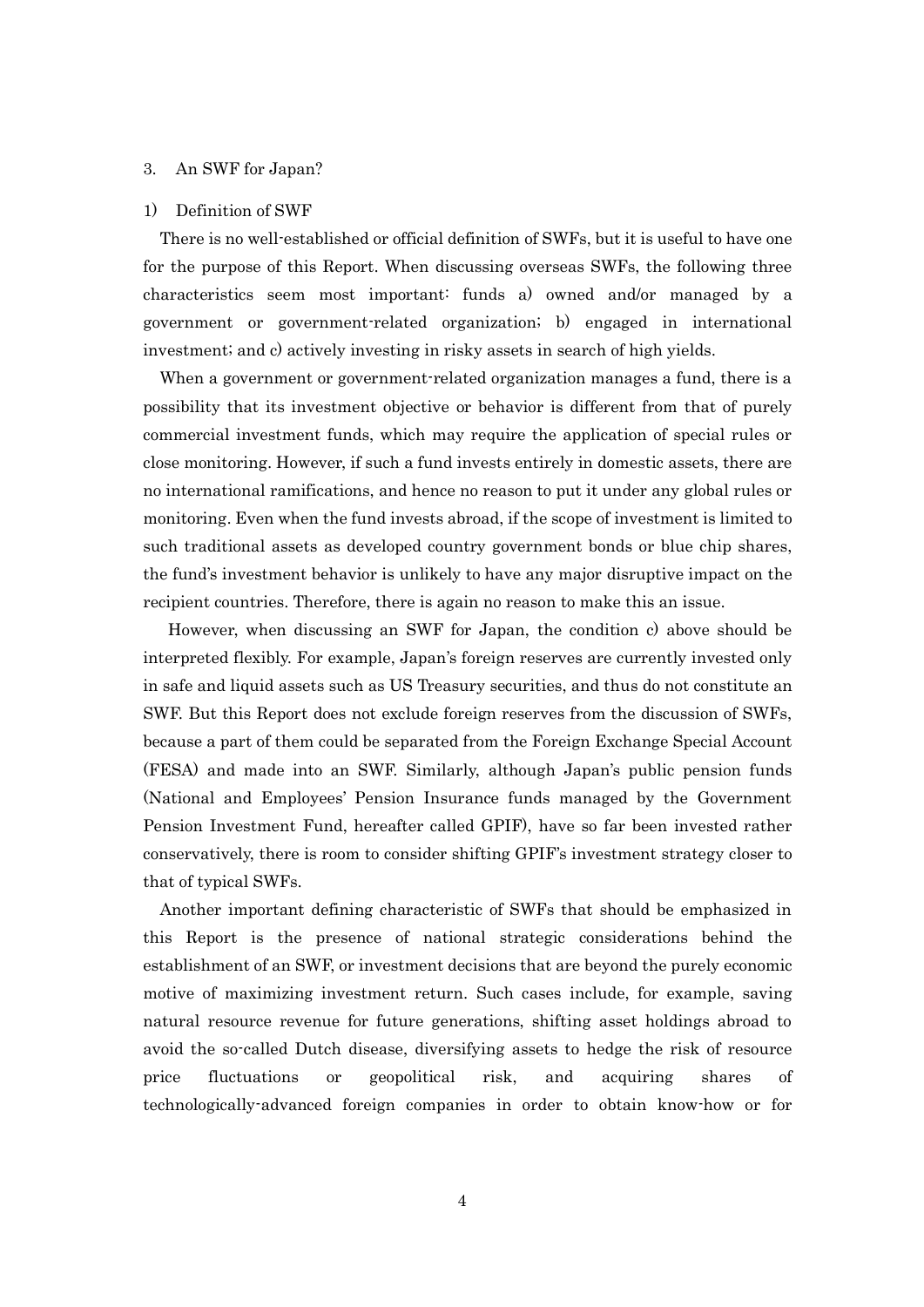business partnerships. <sup>5</sup> Such strategic considerations can be interpreted as aimed at minimizing the country"s vulnerability to shocks, and they lead to a high weight being given to overseas investment or specific choices of investment targets that are complementary to the country"s industrial or economic structure. An important implication of this is that when discussing an SWF for Japan, the main question may not be whether Japan should have an investment vehicle like an SWF, but to think about national strategies for the security and stability of Japan"s economy, and then determine what kind of investment is needed to implement such strategies.

# 2) Candidates for SWFs in Japan

 $\overline{a}$ 

There are two main candidates for SWFs in Japan. One is about 120 trillion yen of public pension funds (of which externally invested funds are currently about 19 trillion yen) managed by GPIF, and the other is more than US\$ 1 trillion (about 95 trillion yen) of foreign reserves owned and managed by the Ministry of Finance and the Bank of Japan. Since Japan"s gross and net external assets as of end-2008 are 547 trillion yen and 345 trillion yen, respectively, the external assets held by these two candidates account for about 20% of Japan"s total gross, and about 1/3 of total net, external assets. If GPIF is thought of as a kind of SWF, its asset size far exceeds the world"s largest SWF, ADIA of Abu Dhabi, whose estimated total asset value is US\$ 600-900 billion. And Japan's foreign reserves are next only to those of China (more than US\$ 2 trillion), with a wide margin to No.3 and below (Russia, India, Taiwan, and Saudi Arabia).

In addition, there are several public institutions that offer international loans and investment, such as the Japan Bank for International Cooperation (JBIC) and the Japan International Cooperation Agency (JICA). Since these institutions do not seek high yields, they do not conform with the definition of SWFs presented earlier. However, they meet one important requirement for SWFs, namely, they undertake loans and investment in support of Japan"s strategic economic goals. JBIC"s mission statement, for example, includes the following: "promoting overseas development and acquisition of strategically important natural resources to Japan"; and "maintaining and improving the international competitiveness of Japanese industries". These are clearly "national strategic considerations", and in this sense, JBIC can be considered as already acting like an SWF.

The total size of international assets held by JBIC and JICA well exceeds US\$ 100 billion, of which foreign currency-denominated assets are US\$ 40 billion. Since March

<sup>&</sup>lt;sup>5</sup> Ohara (2009)'s Chapter 3 discusses the case of Kuwait's SWF (KIA) in detail as an example of national strategic considerations behind the establishment of an SWF.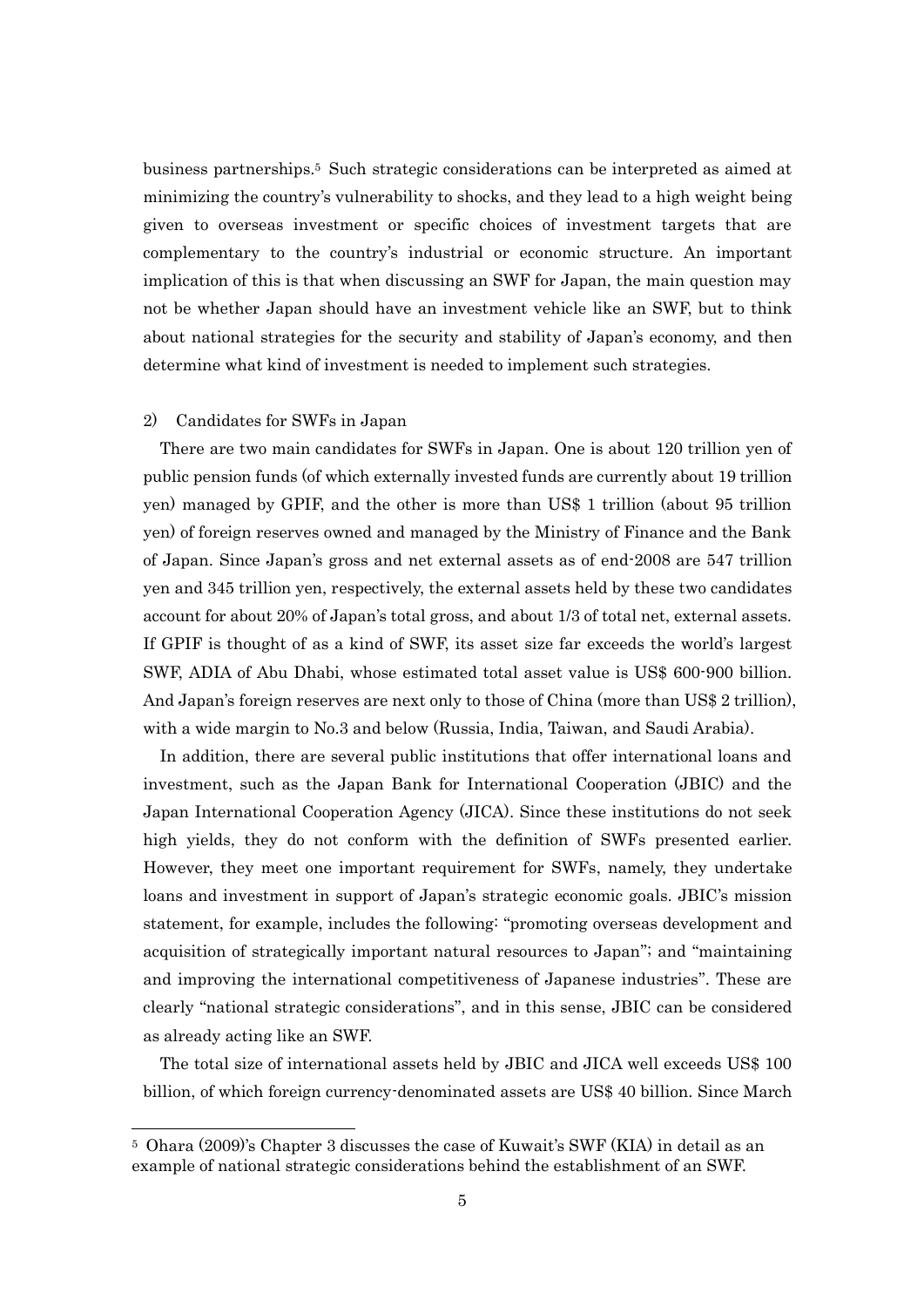2009, JBIC has received several billion dollars of funds from FESA through yen-dollar swaps. This could be thought of as foreign reserves already being invested through an SWF.

As explained above, Japan is already within the top group in the world in terms of the size of external assets held by the public sector. Given this fact, the relevant question does not seem to be whether an SWF should be established in Japan, but rather whether the decision making mechanisms and governance of these public external funds are appropriate and their investments are efficient. The sum of GPIF assets and foreign reserves (about 215 trillion yen) is as much as 40% of Japan"s GDP, and more than the total Postal deposits (about 180 trillion yen). Hence, how they are invested is as important to the national economy as the debate on Postal Saving privatization. Indeed, improving the annual returns of these assets by one percentage point gains revenue of 0.4 % of GDP. This amounts to about 5% of central government tax revenue, and about 20% of consumption tax revenue (roughly equivalent to an increase of the consumption tax rate by 1%). In light of the dire fiscal situation in Japan, any possibility of raising returns on these funds should be urgently explored. In what follows, such possibilities for GPIF and foreign reserves are examined.

# a) Government Pension Investment Fund (GPIF)

 $\overline{a}$ 

The statutory requirement for public pension fund management is to "aim for safe and efficient investment from a long-term point of view". In the pension finance assessment of 2004, GPIF was required to achieve a 3.2% nominal return on its assets, based on various assumptions and forecasts for the prospects of pension finance and macroeconomic variables.<sup>6</sup> In order to achieve this goal, GPIF set a "Basic Portfolio" as shown in Table 1, using its own estimation of expected returns, as well as variance and covariance of different classes of assets. The portfolio shares were chosen to minimize the risk to the overall portfolio (measured by its standard deviation), with the constraint that the portfolio's expected return would exceed 3.2%. In actual investment, GPIF allocates only a limited share to active investment, with the rest

<sup>6</sup> Pension finance is assessed every five years to evaluate the soundness of the public pension system and to estimate the required rate of return on the accumulated pension assets based on an updated set of assumptions for key variables. 3.2% is the sum of the estimated future increase in nominal wages (2.1%) and the real return on pension assets required to keep the soundness of pension finance (1.1%). Therefore, if the actual wage increase falls short of 2.1%, the nominal return on pension assets can fall below 3.1% accordingly. The required nominal return was revised up to 4.1% in the pension finance assessment of 2009, in which the expected wage increase and the required real return were raised to 2.5% and 1.6%, respectively.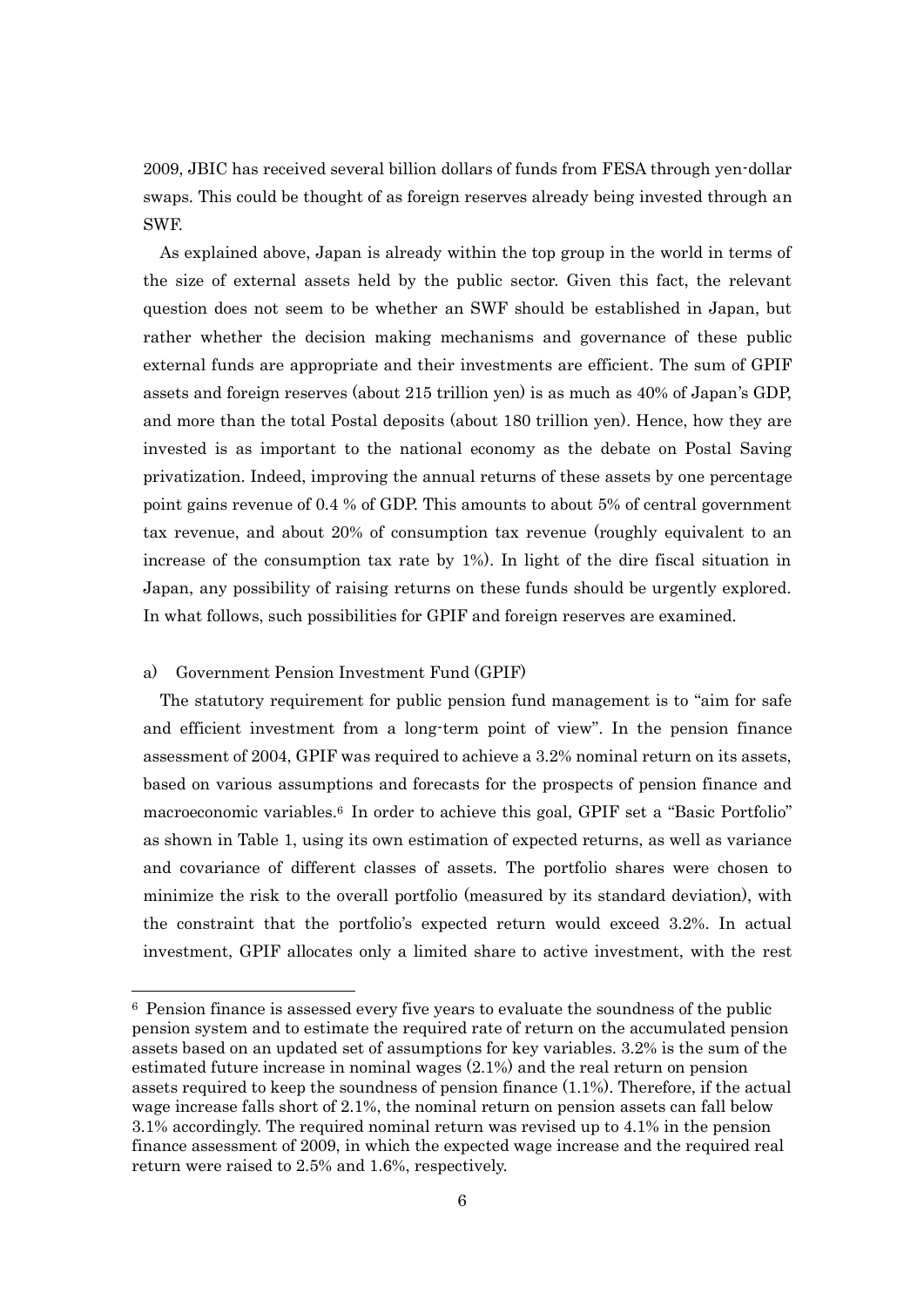invested passively through links to market indices. All active investment and the large majority of passive investment are commissioned to outside fund managers. GPIF evaluates the performance of these fund managers regularly, and replaces them from time to time.

|            | Domestic  | Domestic | Foreign  | Foreign  | Short-term |
|------------|-----------|----------|----------|----------|------------|
|            | bonds     | equities | bonds    | shares   | assets     |
| Portfolio  | 67%       | 11%      | 8%       | 9%       | 5%         |
| shares     |           |          |          |          |            |
| Acceptable | $+/- 8\%$ | $+/- 6%$ | $+/- 5%$ | $+/- 5%$ |            |
| deviations |           |          |          |          |            |

Table 1 Composition of GPIF"s Basic Portfolio (GPIF (2009)

Expected return (target return) 3.37%; risk (standard deviation) 5.55%

Putting bonds and equities together, the share of investment abroad is around 20%. Still, since the total volume of funds managed by GPIF is huge, external assets amount to 19 trillion yen, overwhelming most of the overseas SWFs. Despite this, the scale of GPIF"s business operation is very small, with only 80 staff and no office outside of Japan.

GPIF"s investment strategy is highly transparent, and detailed information is available on its website. Table 2 shows the data published by GPIF on its performance in the past. Up to and including FY2006, the actual outcome exceeded the target return adjusted by the actual rate of wage increase. However, the performance has deteriorated significantly and fallen far below the target over the past two fiscal years, due to share price declines amid the Global Financial Crisis as well as the yen"s appreciation. Yet, the average performance over the past six years is still above the target return.

Table 2 GPIF's Target and Actual Rate of Return (GPIF (2009)) (in %)

| Fiscal year |                              | 2003     | 2004    | 2005    | 2006     | 2007     | 2008    | 6-year average |
|-------------|------------------------------|----------|---------|---------|----------|----------|---------|----------------|
|             | Target real return           | $1.10\,$ | .10     | .10     | $1.10\,$ | $.10\,$  | 1.10    | $1.10\,$       |
|             | Actual nominal wage increase | $-0.27$  | $-0.20$ | $-0.17$ | 0.01     | $-0.07$  | $-0.26$ | $-0.16$        |
|             | Nominal target return        | 0.83     | 0.90    | 0.93    | 1.11     | $1.03\,$ | 0.84    | 0.94           |
|             | Actual nominal return        | 8.40     | 3.39    | 9.88    | 3.70     | $-4.59$  | $-7.57$ | 2.00           |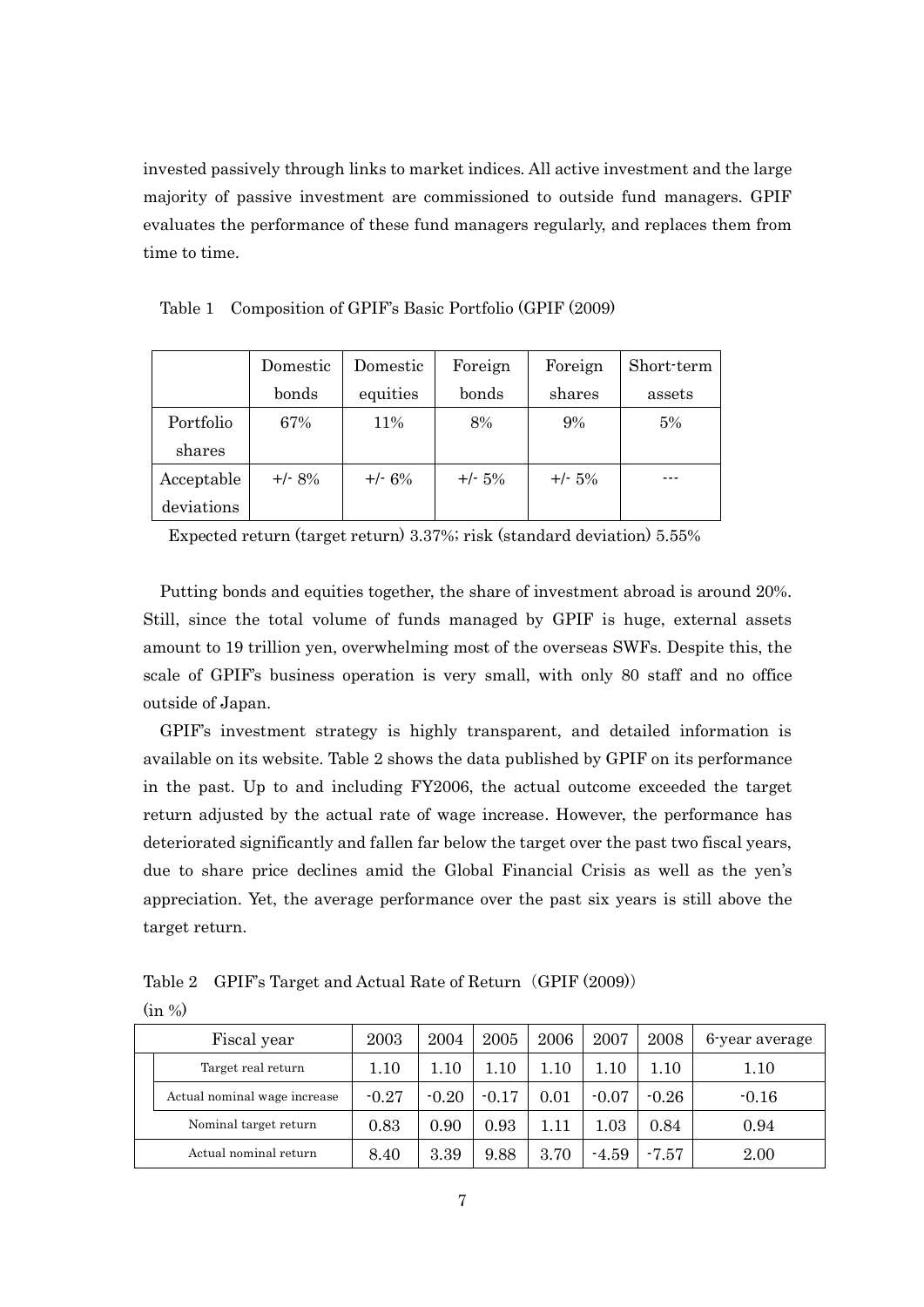Compared with the investment performance of overseas pension funds, GPIF has shown lower average return and volatility, reflecting its conservative investment strategy (Figure 1). This does not mean that there has been a problem with GPIF"s fund management. As noted above, GPIF chooses its portfolio to minimize standard deviation for a given target expected return, and this strategy is not inconsistent with efficient fund management. Given the fact that GPIF already uses outside fund managers extensively, and that it is publishing fairly high-quality analysis and offering detailed explanations for its performance despite its limited human resources, there is no obvious reason to suspect that GPIF's investment is inefficient.<sup>7</sup>

Figure 1 Average Annual Returns of Selected Public Pension Funds (Expert Committee on Reforms Addressing Globalization (2008))



Notes: April 2002-December 2007 for Japan and Canada, and 2002-2007 for Norway and Sweden.

However, even if GPIF"s current investment strategy is efficient given its mandate, this does not mean that there is no room for improving its performance. To demonstrate this, GPIF is compared here with Singapore"s GIC and Temasek, the two most representative Asian SWFs.<sup>8</sup>

<sup>7</sup> "Efficiency" here refers to GPIF"s investment choice being on or near the efficient portfolio frontier.

<sup>8</sup> Although GPIF"s natural comparators are overseas public pension funds, detailed information on the Canadian, Norwegian, and Swedish public pension funds is already shown in the Second Report of the Expert Committee on Reforms Addressing Globalization (2008). Therefore, in this report, we compare GPIF with the two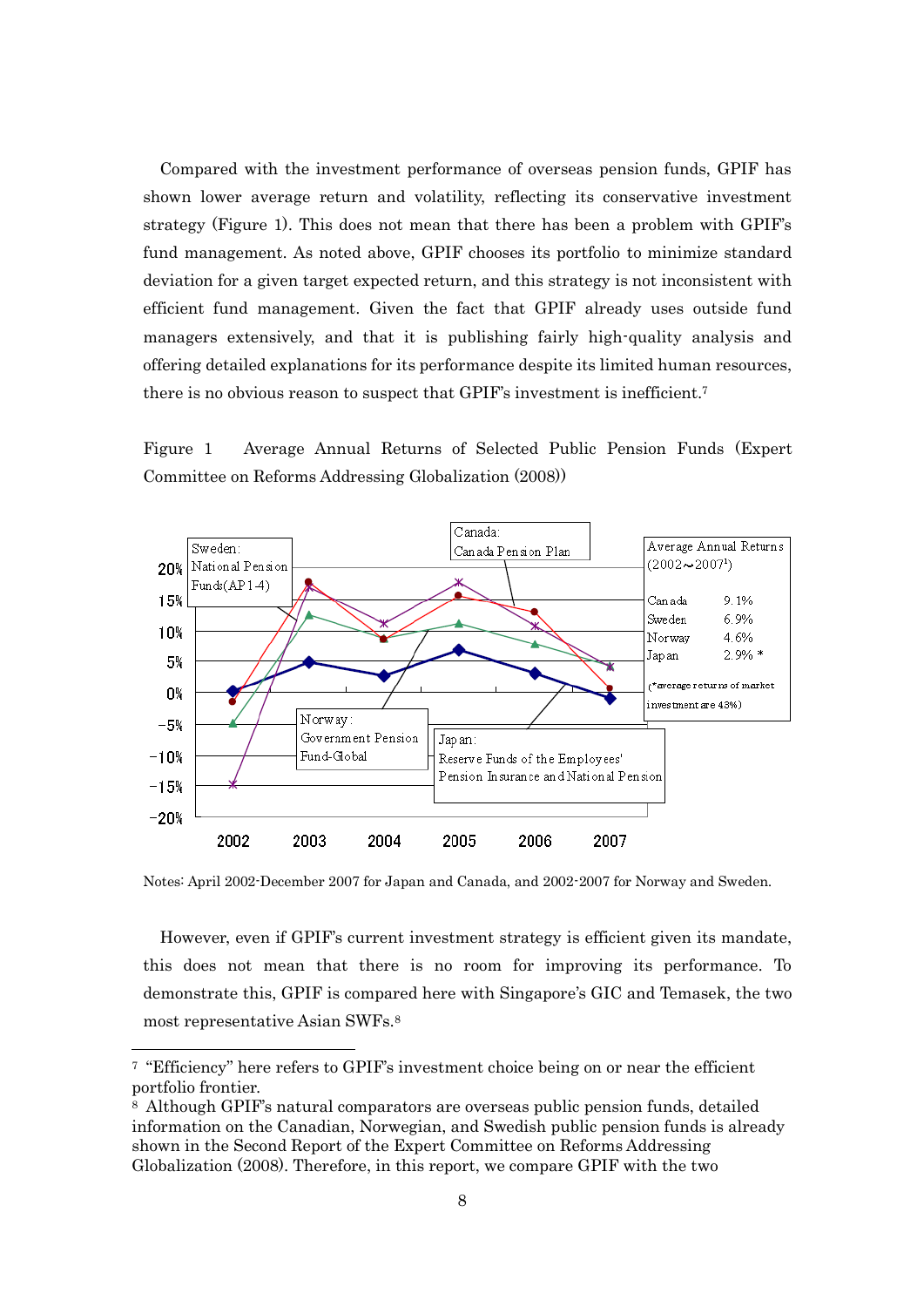- The total volume of funds under GPIF"s management (US\$ 1.3 trillion) far exceeds the volumes managed by GIC (officially stated to be "more than US\$ 100 billion") and Temasek (US\$ 130 billion). This implies that the potential gain from improving GPIF"s performance is large, justifying resource inputs for this purpose such as strengthening its staff. However, the actual GPIF staff numbers (about 80) are considerably fewer than those of GIC (more than 1,000) and Temasek (350), and there is a major difference with respect to overseas offices (GPIF none, whereas GIC seven and Temasek six). Also, GPIF is under a tight legal constraint on remuneration as an independent administrative unit (dokuritsu gyosei hojin), making it difficult to hire highly-skilled fund managers.
- Unlike GIC and Temasek, GPIF"s investment does not include so-called "alternative investments" such as real estate, private equity, commodity, and hedge funds, and centers on index-based investment in listed shares and government bonds.
- As a result, GPIF"s investment returns are substantially lower than those of GIC and Temasek. GIC's target real return is 5% and Temasek's average nominal return since its foundation in 1974 has been as high as 18%. However, GPIF"s very conservative investment strategy implies that when market conditions worsen, the extent of losses should be relatively small.<sup>9</sup>

The comparison above suggests that there is substantial room for improving GPIF"s performance if more human and other resources are allocated to it and the scope of its investment is expanded. <sup>10</sup> In light of this, the Expert Committee on Reforms Addressing Globalization and the Liberal Democratic Party"s National Strategy Project Team both published their GPIF reform plans (ECRAG (2008) and NSPT (2008)). The essence of their plans is to "Divide GPIF into smaller units and introduce more active and professional (i.e., SWF-like) fund management".

These plans go well beyond a reorganization of GPIF and imply a fundamental reconsideration of the philosophy underlying public pension fund management. In

<sup>(</sup>non-pension) SWFs of Singapore.

<sup>9</sup> Note, however, that depending on the way the market deteriorates, even a conservatively-managed fund can suffer a major loss. For example, during the recent Global Financial Crisis, the shock spread from the collapse of foreign share prices to the yen"s appreciation and to the drop of domestic share prices, each of which adversely affected GPIF"s investment return.

<sup>10</sup> For example, if GPIF expanded its investment scope to alternative assets, its efficient frontier might shift upward.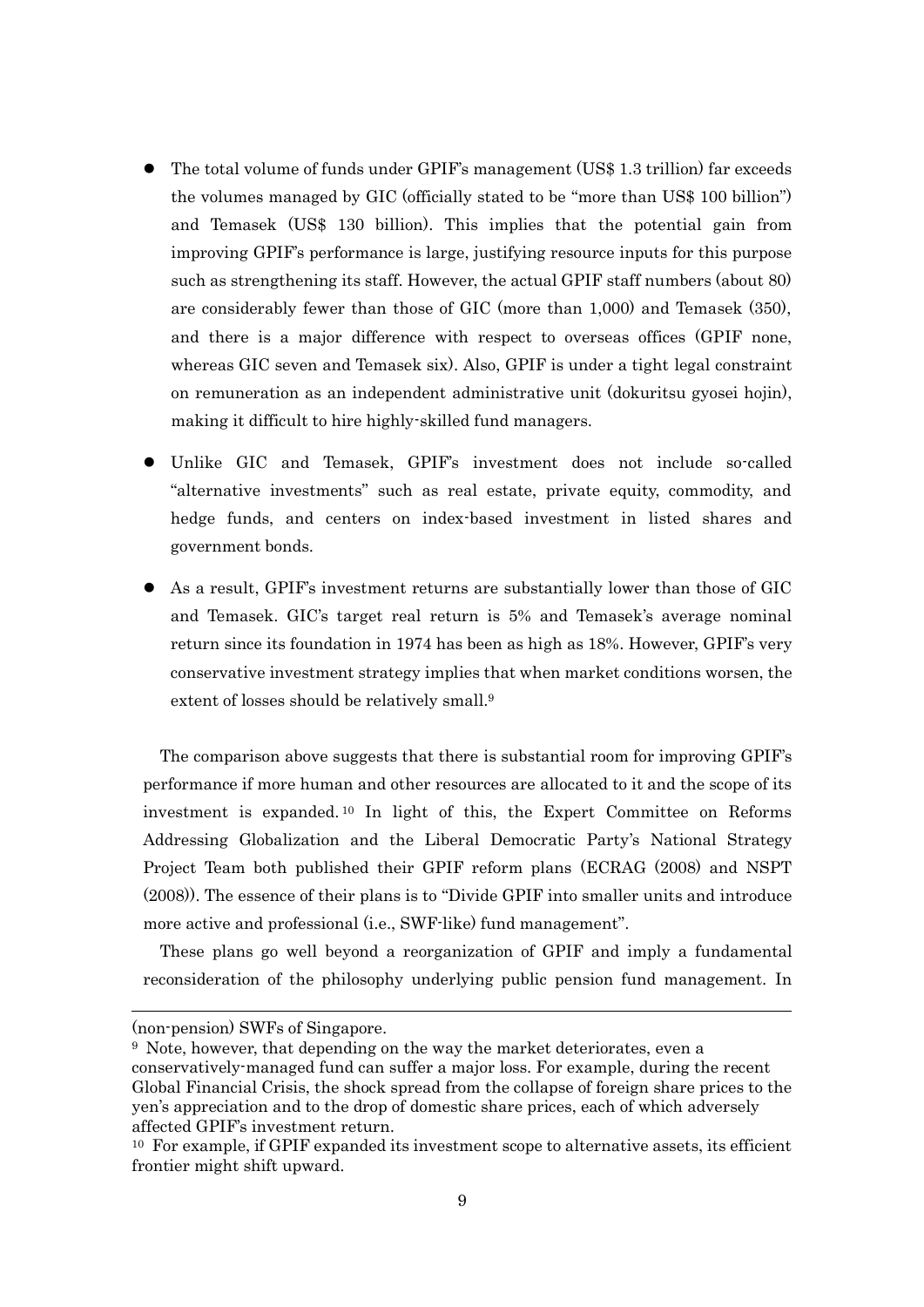entrusting pension fund management to GPIF, the government (Ministry of Health, Labour and Welfare) is not seeking high-risk/high-return investment, but rather, safe investment as long as returns consistent with the long-term sustainability of pension finance are obtained. That is, it is not the government's intention to improve pension finance through active investment, and it wishes to avoid a major loss from risky investment that could disrupt the pension system. In contrast, those who propose pension investment reform see GPIF"s more aggressive risk taking as an important source of pension finance.

So far, there are no indications that the government has changed its pension fund management philosophy, and thus the reform plans have no chance of realization without a degree of political leadership. In the meantime, however, pension finance is further worsening, and GPIF"s target return was raised to 4.1% in the assessment of 2009. As shown in the next Chapter, this is likely to require a major shift in GPIF"s investment strategy.

#### b) Foreign Reserves (Foreign Exchange Special Account, or FESA)<sup>11</sup>

The bulk of external assets held by FESA is explained by past foreign exchange market interventions (selling yen and buying mostly US dollars), and interest income on funds thus acquired. When dollar-buying interventions are made, FESA issues short-term yen bills to obtain the yen to sell. Therefore, both dollar assets and yen debts are built up at the same time. For the dollar assets to be available for interventions in the opposite direction at any time, they need to be invested in highly liquid assets.

An outline of how FESA invests its foreign reserves is given in Ministry of Finance (2005), according to which the basic principles are: a) giving the highest priority to safety and liquidity, and seeking highest possible returns within this constraint; and b) avoiding any disruptive impact on financial and foreign exchange markets. Details of FESA"s investment are not made public, but it is believed that the bulk of assets are bonds and deposits, and the share of US dollar assets is very high. In November 2008, the Ministry of Finance disclosed the maturity structure of FESA-held foreign securities as well as the breakdown between government and non-government bonds. The portions of securities with maturities below one year and above 5 years are each slightly above 25%, and that between 1 and 5 years is somewhat less than 50%. The

<sup>11</sup> Japan" foreign reserves are held by FESA and the Bank of Japan, with BoJ accounting for about 10% of the total. In this Report, we discuss only those held by FESA.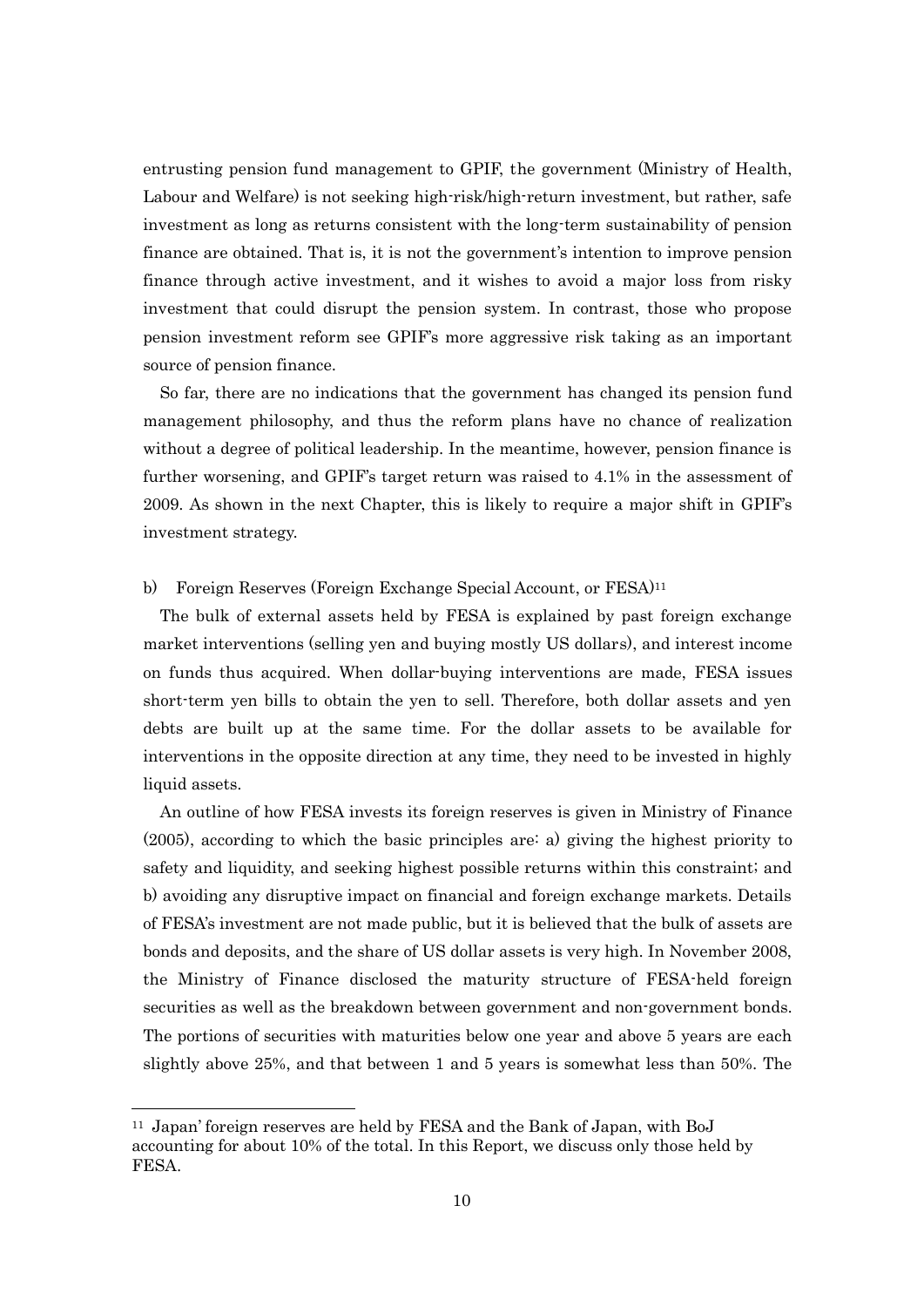share of government bonds is about 70%, the rest being non-government bonds (such as agency bonds). In July 2008, a Fund Management Office was established in the International Bureau of the Ministry of Finance in order to improve reserve management, but little is known about its activities.<sup>12</sup>

Because of the nature of foreign exchange intervention, FESA is bound to have a currency mismatched position on its balance sheet. The sheer size of the balance sheet means that an appreciation of one yen per dollar causes a trillion yen of capital loss. However, despite the yen"s appreciation trend over the past several decades, FESA has been able to transfer profits to the national budget thanks to interest rate differentials in favor of external assets (see Box I).

As stated earlier, foreign reserves are to be invested paying utmost attention to safety and liquidity, and it is argued that the reason for this is that investment of foreign reserves, which by nature are accompanied by debt, should be much more prudent than that of SWF funds which are by and large net assets.<sup>13</sup> However, if it is true that a large majority of reserve assets are in US dollars, this is not a prudent portfolio at all from the point of view of currency risk diversification, unless the benchmark currency is the US dollar. Using the US dollar as benchmark may be risk-averse if one is interested only in keeping the reserve assets" dollar value stable for future interventions. But this strategy is not risk-averse for Japanese taxpayers whose interests FESA should ultimately represent.

Those who are concerned about the risk stemming from FESA's huge currency mismatch position have contended that a substantial part of FESA's external assets should be sold back to the market to unwind the position. The act of position unwinding may have the same effect as yen-buying intervention, so one can argue that the authorities should not take such an action unless this type of intervention is deemed necessary (e.g., because of a sharp drop in the value of the yen). However, Taniuchi (2008) noted that in other developed countries, a much lower level of foreign reserve holding has not caused any major policy problems, and that there is no strong empirical evidence that sterilized intervention is effective. He concluded from this that Japan does not have to hold large foreign reserves, and proposed that FESA"s position be unwound through gradual sales of external assets to 1/5 of the current level.

 $12$  The Division to which this Office belongs had 16 staff, which was raised to 18 when the Office was established. The Office"s staff includes one fund management expert recruited from the private sector. The Ministry has explained that the establishment of the new Office does not signify that the Ministry"s fundamental reserve investment policy has changed.

<sup>13</sup> See, for example, Utsumi (2008) for this argument.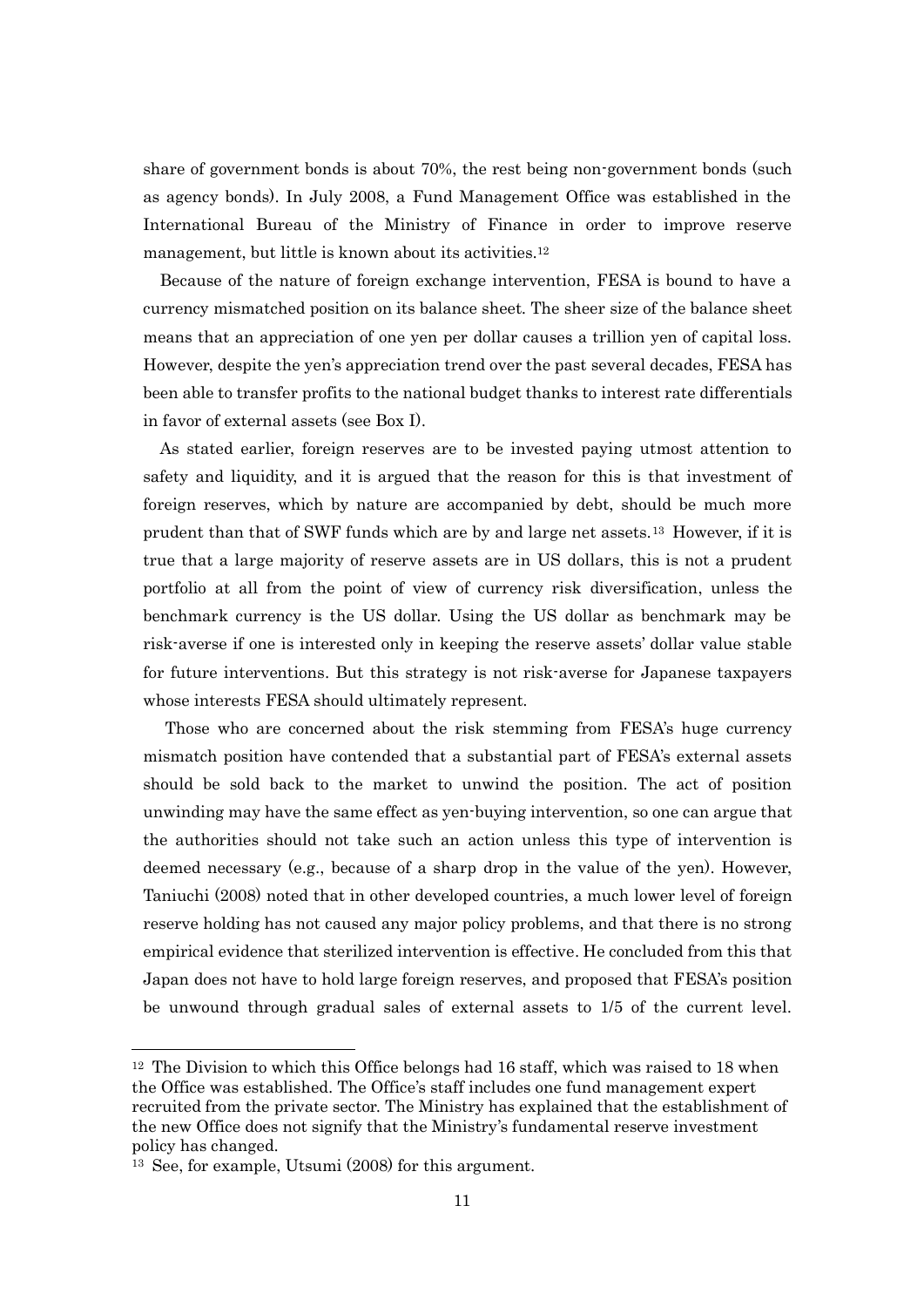Although it is difficult to say for certain whether (sterilized) unwinding will have no unintended intervention effect on the exchange rate, efforts should be made to search for ways to unwind FESA's position minimizing such an effect.<sup>14</sup> If the level of foreign reserves declines sufficiently through unwinding, there will be less or no need to discuss whether an SWF should be established using foreign reserves.

When assessing Taniuchi (2008)'s proposal, one cannot avoid asking the difficult question of what is the appropriate level, or range, of foreign reserves for Japan. It is relatively easy to argue that the current level exceeding US\$ 1 trillion is very large relative to the standard yardsticks for measuring reserve adequacy, or relative to the authorities" past intervention behavior (see Box I). However, it is much more difficult to show to what level the reserves should be reduced. Taniuchi himself does not show any convincing basis for his proposed "1/5 of the current level".

On the other hand, Ito (2007) proposed that an investment fund be established outside of FESA, and a part of foreign reserves be moved to the fund for active investment. The source of this investment fund will be, first, FESA's net interest receipts (= interest receipts from external assets – interest payments on yen debts) that are to be transferred to the fund as its net assets (as in SWFs). Second, Ito (2007) assumed that about US\$ 300 billion of foreign reserves would be excessive, and proposed that this amount be also transferred to the fund for active investment, along with the matching yen debt.<sup>15</sup>

FESA's foreign currency assets are under various constraints arising from intervention policy as well as diplomatic and other considerations related to the countries that issue the currencies in question. In particular, since Japan"s foreign exchange market intervention has traditionally been conducted through an exchange of the yen and the US dollar, and this is expected to continue in the future, the authorities seem to strongly believe that the US dollar should remain dominant in reserve assets. Furthermore, there are several other obstacles to the active management of foreign reserves by the Ministry of Finance, such as asymmetry regarding the investment outcome (MoF is criticized if they suffer a loss, but not particularly praised if they succeed in earning high returns), and tight constraints on remuneration and staffing. In light of these, if it is desired to reduce FESA's risk or to

<sup>&</sup>lt;sup>14</sup> Examples of unwinding that may minimize market impact include: a) FESA's bilateral transactions with government-related agencies that need to convert their yen funds into foreign currency; and b) regular (e.g., weekly) sales of small amounts of dollars to the market, regardless of the movements of the exchange rate. We will further consider the first type of unwinding above in the next Chapter.

<sup>15</sup> Kawamura (2008) also presents a comprehensive analysis of various issues that may arise when an SWF is established using FESA funds.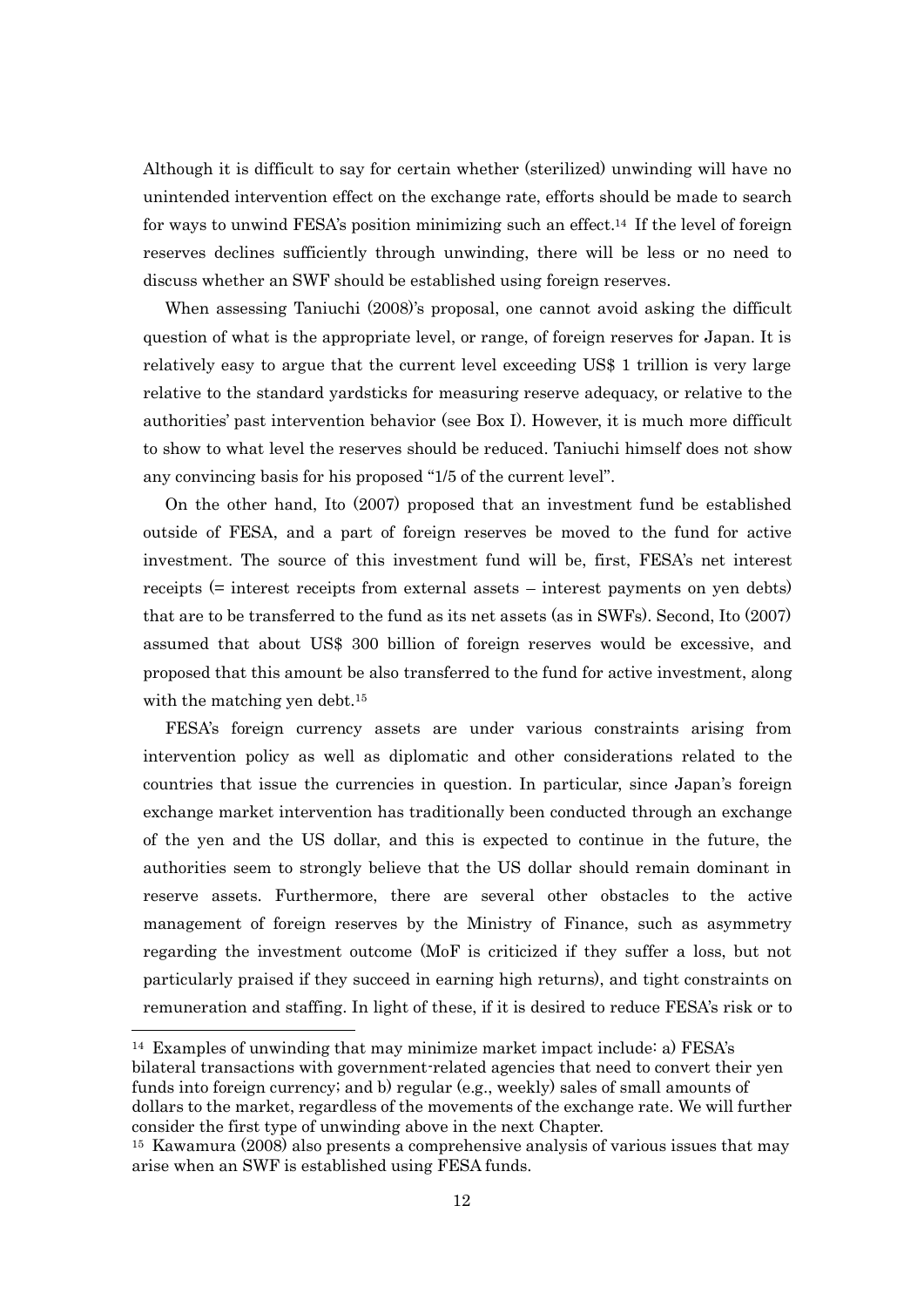earn higher returns on foreign reserves, either scaling back FESA"s balance sheet through unwinding, or establishing an investment fund outside of FESA, seems unavoidable.

# 3) Raison D"etre of SWFs

In discussing the direction of reform of GPIF and FESA, it is necessary to recall that the objectives of SWFs are not just higher returns, but also asset allocation that is consistent with each country"s national strategies. Specifically, when GPIF or a foreign reserve investment fund (as proposed by Ito (2008)) manages its funds, an important consideration can be how to strengthen the resilience of the Japanese economy to major macro risks. Apart from whether or not a framework is established with an SWF stamp on it, the spirit of an SWF can be introduced within the existing institutional framework by raising awareness of national strategic considerations.

What is meant by "major macro risks" does not include the risk of a global financial crisis like the one faced today, as this type of risk cannot be fully diversified through international investment. Macro risks envisaged are Japan-specific risks, or those global risks that affect Japan particularly negatively. Examples of the former include the risk of a major earthquake in or near the Tokyo metropolitan area or the risk of a sustained and substantial fall in Japan"s economic growth due to population ageing. Examples of the latter are global energy or food crises, which would affect Japan very badly because of its high dependence on imported fuel and food.

If these shocks occurred, they would damage the economy, which in turn would magnify the strain on public finance which is already high. Japanese share prices would plummet, and so would government bond prices as concerns about fiscal sustainability soared. If the shock was really big, it is not inconceivable that the statutory support for the public pension from the national budget might be ceased, and even the collection of pension contributions from the public might have to be suspended temporarily. The yen would be put under pressure of depreciation, and the need to conduct yen-buying intervention might arise. Whether GPIF and the foreign reserve investment fund could maintain their asset value under this kind of major economic and financial market stress is of critical importance. Therefore, when choosing portfolios due consideration should be paid to how to insure GPIF and foreign reserve asset value against such macro risks.

- 4. Study Group"s Conclusions and Policy Recommendations
- 1) Possible SWFs for Japan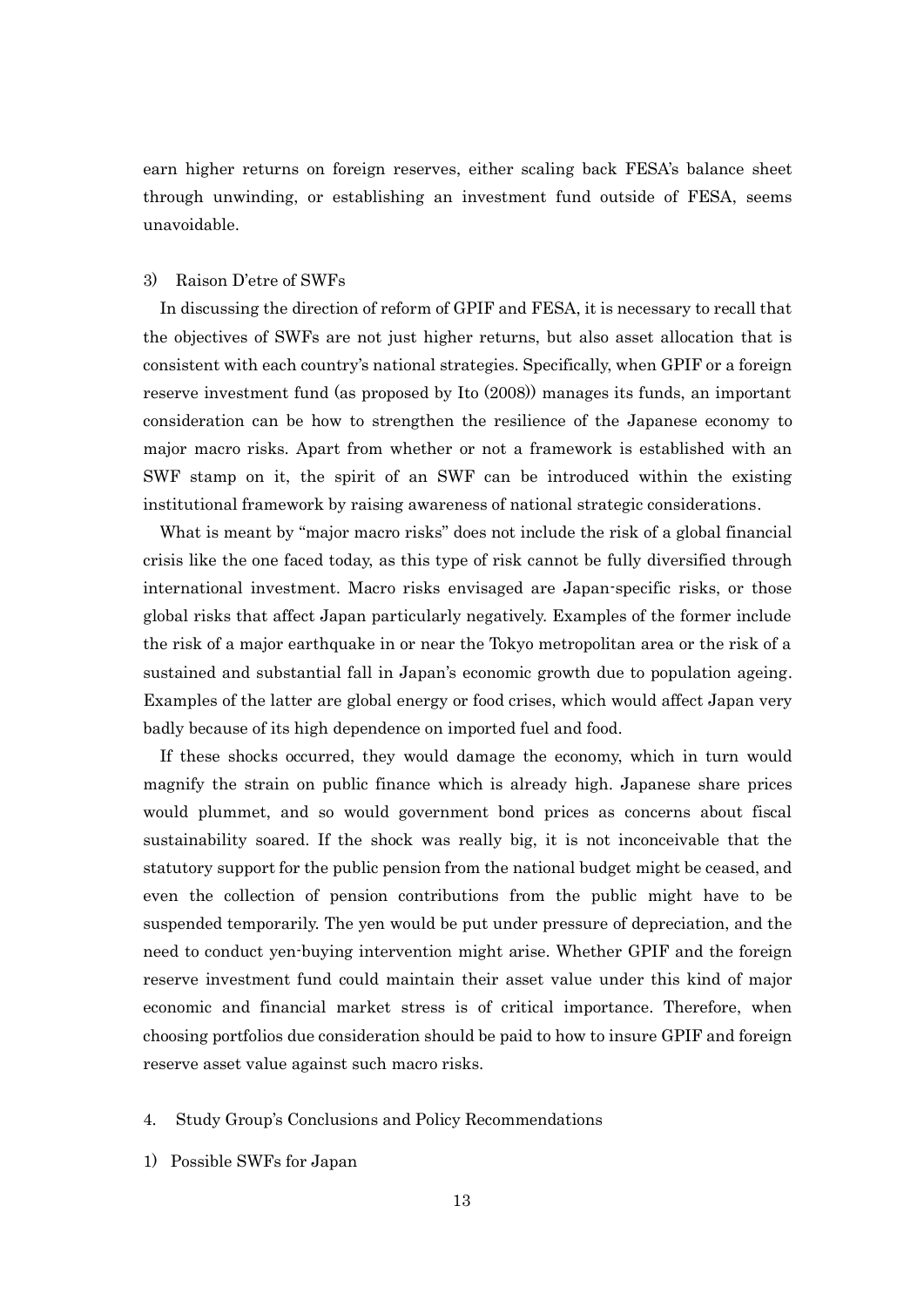The fact that the available information on FESA's portfolio is limited makes it difficult for this Group to make concrete assessments and recommendations for FESA. To promote constructive reform, it is essential that FESA strengthen its transparency by disclosing more about its investment strategies. The Ministry of Finance has taken major steps toward transparency of foreign exchange interventions over the past decade. However, there still is a substantial gap with other developed countries when it comes to the disclosure of information on foreign reserve assets. The Group also believes that the Ministry of Finance, as the agency in charge of intervention and foreign reserve management, should lead the debate on the appropriate size of reserves for Japan, including by expressing its own views on how much is needed and how to adjust the actual amount to that level.

Even under such limited information, it can safely be assumed that: i) FESA has a huge currency mismatch position; ii) its position is biased toward US dollar assets, especially US government and agency securities; and iii) for several reasons it is difficult for FESA to modify such a position fundamentally. Under such circumstances, a possible option for improving the management of foreign reserves is a reform along the lines of Ito (2008) that proposes setting up an investment fund outside of the Ministry of Finance using some part of foreign reserves. Such a framework would free investment decision making from various constraints FESA is facing, thereby making it possible to diversify reserve assets away from the US dollar into a wider range of currencies, instruments, and geography. This in effect would establish a "special zone" for external asset management, and the experience obtained therein would benefit investment of other publicly-held assets as well.<sup>16</sup>

However, even if this kind of investment fund is established, FESA will continue to have a sizable currency mismatch position. Granted that dollar assets may be needed in the future for intervention, the appropriateness of such a position is still highly

<sup>&</sup>lt;sup>16</sup> Needless to say, this option would reduce the amount of annual transfers from FESA to the government budget. Given the very difficult budget conditions, the resulting decline in budget revenue would be seen as a serious blow. However, if the funds thus set aside could earn higher returns than FESA is currently earning, the net effect on the national budget should be eventually positive.

Another important point to note is that the profits earned by FESA from interest rate differentials are a reward for taking currency mismatch risks. Such risks materialize from time to time in the form of the yen"s appreciation vis-à-vis the US dollar, and it is estimated that FESA has accumulated a sizable capital loss due to the recent appreciation of the yen. In order to ensure FESA's financial soundness, the existing as well as expected capital losses should be covered by building up sufficient reserves and provisions within FESA. Only after that should any transfer of FESA"s profits be made to an outside investment fund.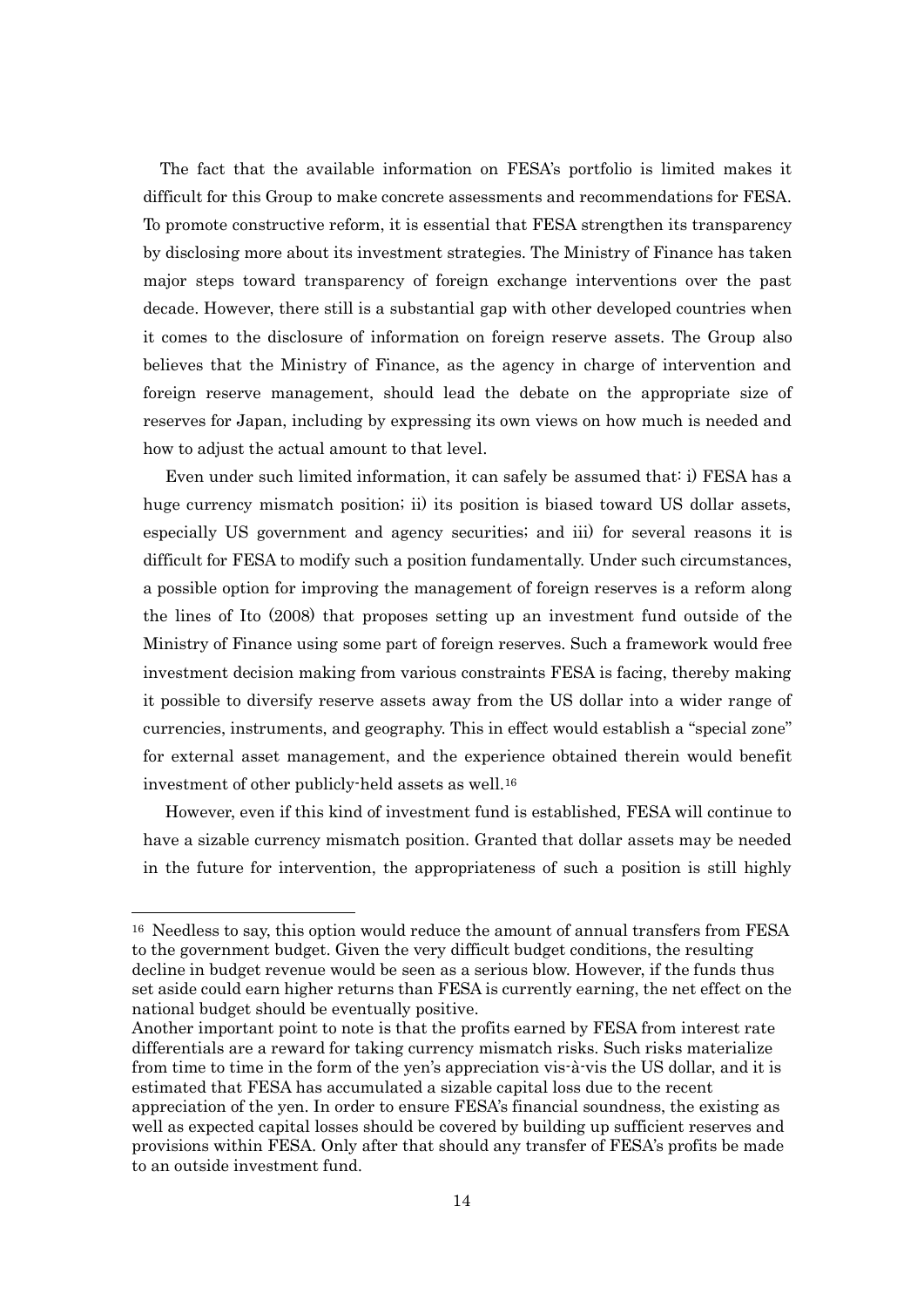questionable from the point of view of managing risks of the Japanese economy as a whole. Therefore, there is a need to explore the possibility of unwinding FESA's position substantially. Two critical questions in this context are how to conduct a large quantity of dollar sale (and yen purchase) transactions without disrupting the foreign exchange and other markets, and how much unwinding should be conducted. These questions are again taken up later in this section.

Turning to GPIF, the Group considers that GPIF can, and should, raise the share of foreign assets. GPIF is now formulating a new Basic Portfolio that is consistent with the revised target return of 4.1%. Given the current and expected future state of the Japanese economy, it would be very unrealistic to expect that such a return could be achieved by investing primarily in domestic bonds as before. This implies that GPIF will have to raise the share of assets with higher expected returns, especially foreign assets.<sup>17</sup>

In formulating GPIF's future investment strategy, it is also important to pay attention to major macro risks Japan is facing. The public pension system is closely linked to the national budget, and hence to the national economy as the budget's revenue source. Therefore, pension funds should be managed in such a way as to hedge risks to the budget and the economy. In this regard, any portfolio that is heavy on yen bonds and domestic shares is risky. The share of external investment should be raised, and when choosing from external assets, the weight of index-based investment should be reduced, and specific target assets should be chosen with a hedge of Japan"s individual macro risks in mind. This can be done, for example, by raising GPIF"s exposure to firms in, or currencies of, countries exporting natural resources or food. To increase the availability of such assets, the scope of GPIF"s investment can be broadened to include "alternative assets" if necessary, such as real estate and commodities.

To be successful, the reform of GPIF"s investment strategy should be accompanied by the following supplementary policy actions.

<sup>&</sup>lt;sup>17</sup> The set of expected nominal returns used for the current Basic Portfolio was: domestic bonds 3.0%; domestic shares, 4.8%; foreign bonds, 3.5%; foreign shares 5.0%, and short-term assets, 2.0%. Under this set of expected returns, the target return of 3.2% was achievable with as much as two-thirds of the total being invested in domestic bonds. At this point, the set of expected returns GPIF will use for its new Basic Portfolio is not publicly disclosed. However, if the same set was used, more than 30 trillion yen of portfolio reshuffle would be needed from domestic bonds to domestic and foreign shares to achieve the new target return of 4.1%. In reality, a return of 3.0% cannot be expected from domestic bonds in the coming years. But if the expected return of domestic bonds is reduced, an even larger shift of portfolio would be needed.

See Box II for more on the implications of GPIF"s new target return.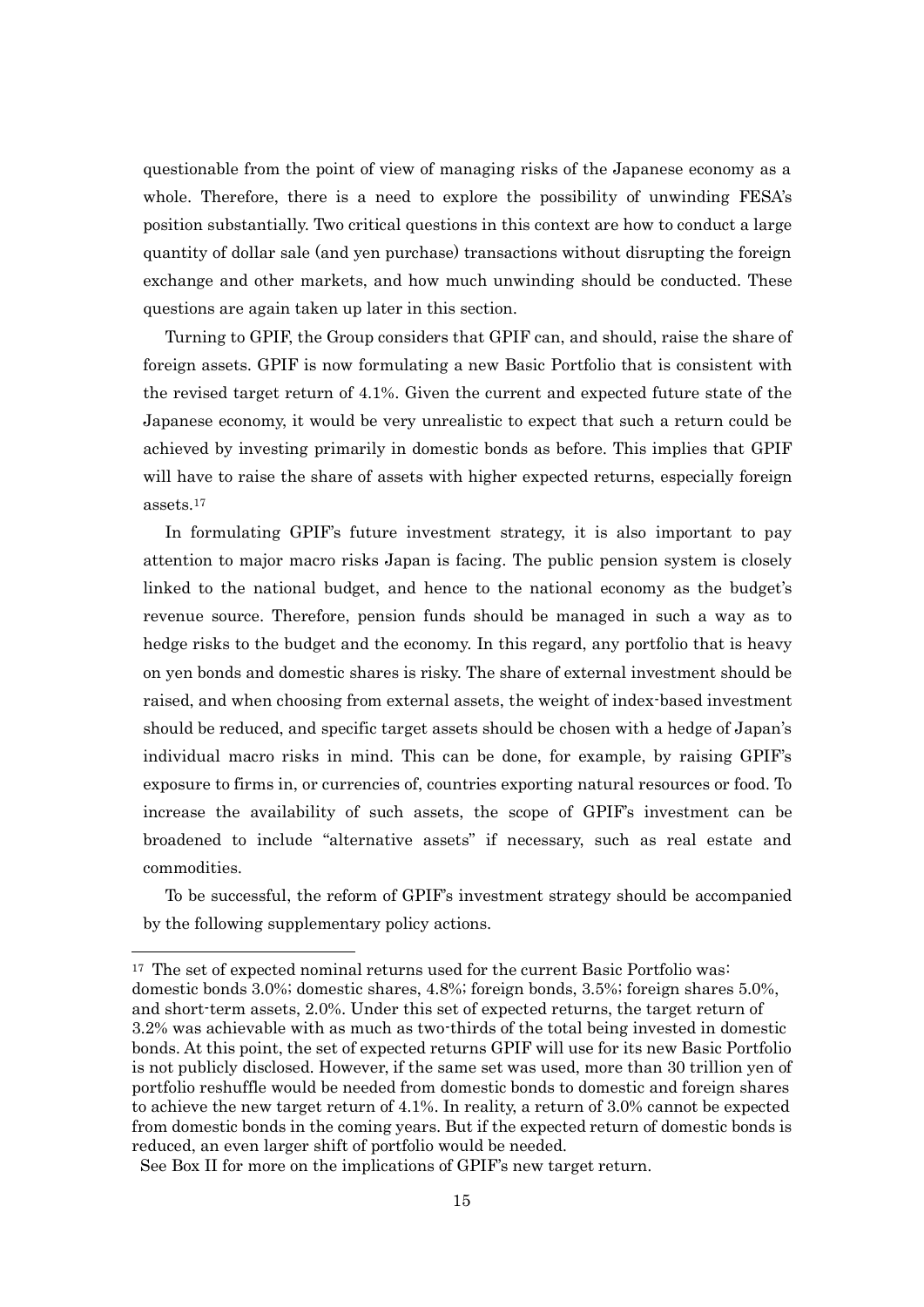- a) The reasons why a major reform of GPIF is needed should be clearly explained to the public in order to obtain their understanding and support.
- b) GPIF"s fund management capacity should be substantially strengthened.
- c) A framework for evaluating investment performance over the medium to long term should be established. As a more active investment strategy is introduced and the share of external assets increases, the volatility of returns may increase substantially. The resulting occasional losses may attract media attention, and expose GPIF to sharp criticism. However, such volatility is a price that has to be paid in order to improve investment returns over a long period of time. GPIF should not be judged by its short-run performance.

If, for argument's sake, GPIF introduced a reform along the line proposed in this Report, and adjusted its portfolio by selling yen government bonds (JGBs) and buying external assets, since GPIF"s total asset size is huge, even a small adjustment in percentage terms could have a very large market impact, on both the JGB and foreign exchange markets. <sup>18</sup> In particular, news that GPIF was starting to sell JGBs could affect government bond prices very substantially, given the large uncertainty surrounding the government's plan (or lack thereof) for reducing budget deficits and outstanding public debt.

In view of this, and also in view of a similar market impact that might arise from FESA"s position unwinding discussed earlier, the following transactions would present a practical option:

- a) GPIF and FESA conduct a bilateral yen-dollar trade (GPIF selling yen, and FESA selling dollars), using the prevailing market exchange rate;
- b) GPIF's payment of yen is made by transferring JGBs to FESA, and FESA's payment of dollars by transferring US Treasury securities to GPIF.
- c) GPIF liquidates dollar securities it receives from FESA on the market, and uses the proceeds to diversify into external assets it desires to hold; and
- d) FESA continues to hold JGBs it receives from GPIF until their maturity. As

<sup>&</sup>lt;sup>18</sup> If the share of external assets is to rise from the current 20% to 30%, a portfolio adjustment of roughly 10 trillion yen will be necessary. As explained in footnote 17, the increase in GPIF"s target return implies that the share will have to rise substantially.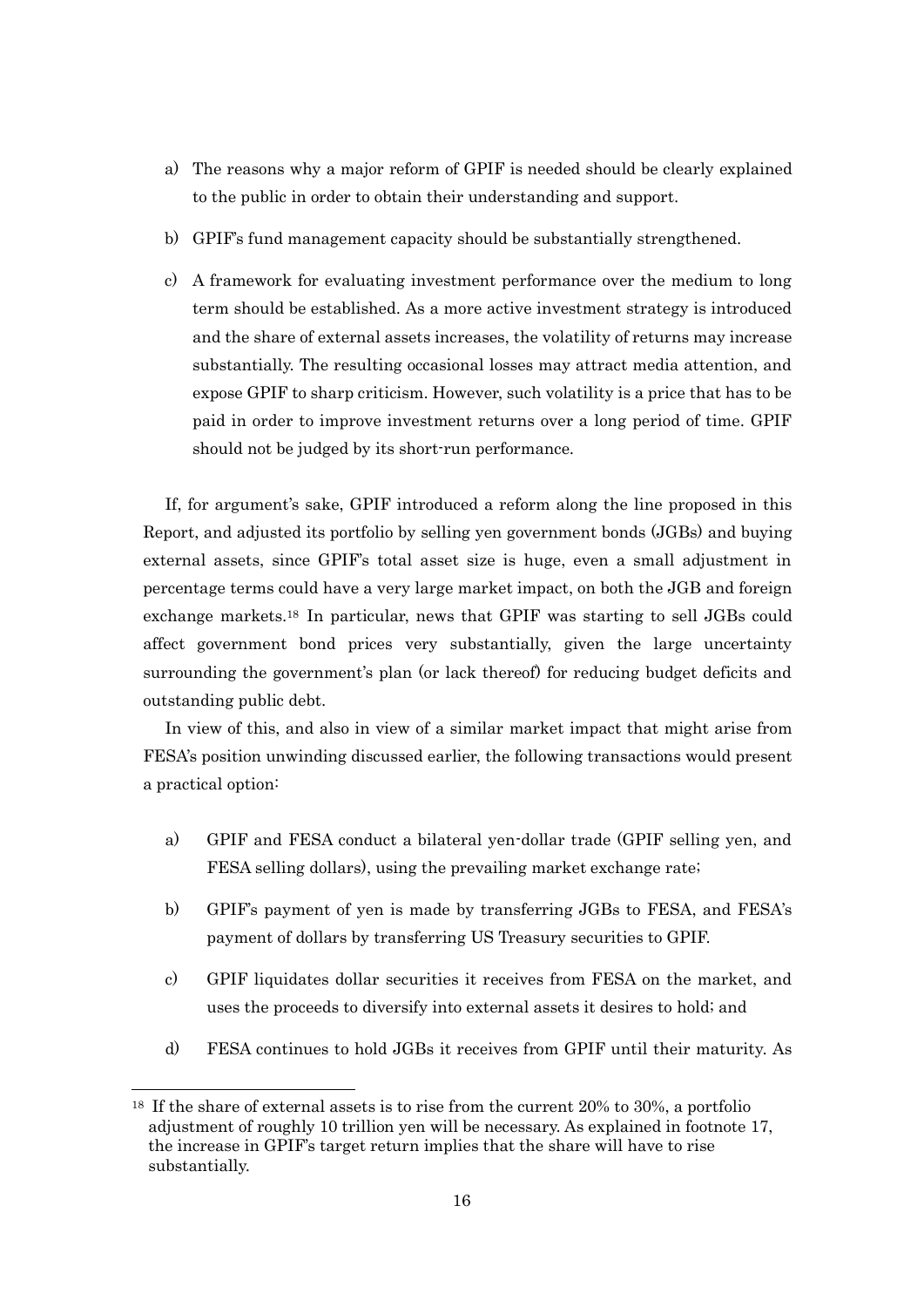the maturity date of each issue arrives one by one, FESA gradually downsizes its balance sheet, using the yen funds from maturing JGBs for retiring short-term yen bills.

The transactions outlined above would achieve GPIF"s portfolio reshuffle and FESA's position unwinding in one sweep, with neither of the players having to go to the market and hence minimizing the transaction"s market impact. As noted earlier, while there can be a consensus on the need to reduce the size of Japan's foreign reserves, it seems difficult to pin down an appropriate level for them. If so, a practical approach may be to start from a GPIF portfolio shift toward external assets, with that being allowed to determine the amount of FESA's position unwinding.

In addition, this Group believes that other reform measures proposed by the Expert Committee on Reforms Addressing Globalization (2008), such as changing GPIF"s governance and organization, should be implemented. Having the largest economy and financial markets, Japan should also have a first-rate system of public pension fund investment.

It is easy to point out risks and problems in the recommendations made above.<sup>19</sup> Since in the end there is an inevitable tradeoff in asset management between risks and returns, no reform proposal can please all with different risk-return preferences. Starting from the recognition that the status quo is highly problematic, the relevant question is how the cost of reforms compares with the cost of not introducing reforms.

The question of which risk-return combination to choose rests, in the final analysis, with public opinion. However, this question has not been presented in a transparent way to the general public or discussed in an open forum like the Diet which represents public opinion. Because of the sheer size of Japan"s "SWFs in a broad sense", improving their performance could make a difference of several trillion yen per year. The scale of the impact is similar to that of substantially changing the consumption tax rate, a highly controversial and hotly debated issue. A similar debate is needed on public fund management as well, and this Report is presented as a possible platform for that.

<sup>19</sup> For example, if GPIF trades with FESA at the current market exchange rate, FESA is likely to suffer a considerable accounting loss. This is because the yen FESA buys back is much more appreciated than when most of the past interventions were made. The need to record a loss may discourage FESA from engaging in this type of transaction. However, this is just bringing out the losses that already exist in FESA"s balance sheet, and not a situation of losses actually being caused by the transactions.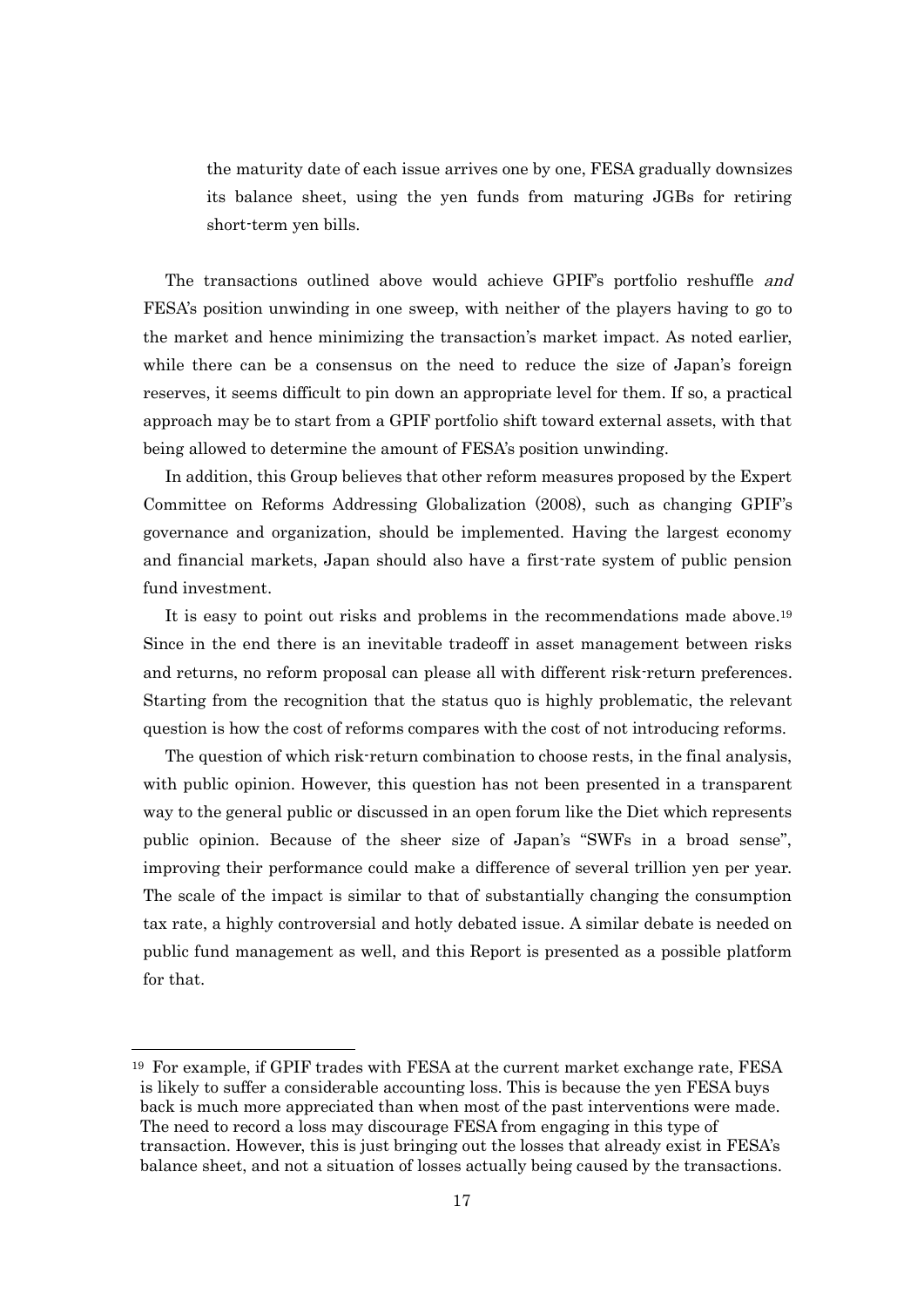## 2) International Capital Flows and SWFs─the Role of Japan

Another action Japan can take, this time in a global context, is to participate actively in international discussions on SWFs. Japan is unique in that it is a G7 country, has been running large current account surpluses, and its public sector is holding large external assets. This suggests that Japan can play a bridging role between developed and emerging market countries.

In the G20 Summit November last year, then-Prime Minister Aso announced that Japan would make US\$ 100 billion of credit available for the IMF from its foreign reserves. A formal agreement on this was signed in February this year. While views may differ as to whether foreign reserves should be used for this kind of loan, this Group considers that the fact that Japan took a major initiative in the area of international financial cooperation is noteworthy. If Japan"s initiative can be further developed, with the participation of countries with large foreign reserves or SWFs, into a lending framework for the IMF like the existing General Arrangement to Borrow (GAB) or the New Arrangement to Borrow (NAB), that would be an important step toward the creation of a new international monetary system that involved both developed and emerging market countries. Indeed, based on the London Summit agreement, discussions are under way to expand NAB membership to the G-20 member emerging market countries.

As has become clear from the recent experience of Global Financial Crisis, the pattern of capital flows in the past where the savings of emerging markets are sent to London and New York and come back to emerging markets as investment is not enough to ensure stable development of the global economy. Expanding capital flows between emerging markets and Japan in both directions, and thereby stimulating domestic demand of both, will be an important task going forward, now that the global economy has lost its major driving force, US excess consumption. Japan should attract more of the investment of emerging markets through SWFs, and Japan's savings should be utilized to build emerging markets' infrastructure and to help them conserve energy, making use of Japan's superior environmental technology. Through this process, it is desirable to strengthen the functions of Tokyo, Hong Kong, and Singapore as international financial centers. 20

In the meantime, if the International Working Group (IWG) <sup>21</sup> becomes a

<sup>20</sup> See Yoshikuni (2009) for more on this point.

<sup>&</sup>lt;sup>21</sup> IWG is a group of 26 countries with SWFs, which was established in 2008 to agree on a set of principles that reflect their investment practices and objectives. The outcome of the discussion was published later in 2008 as the "Santiago Principles". Japan is not a member of IWG, but participated in the drafting of the Santiago Principles as a country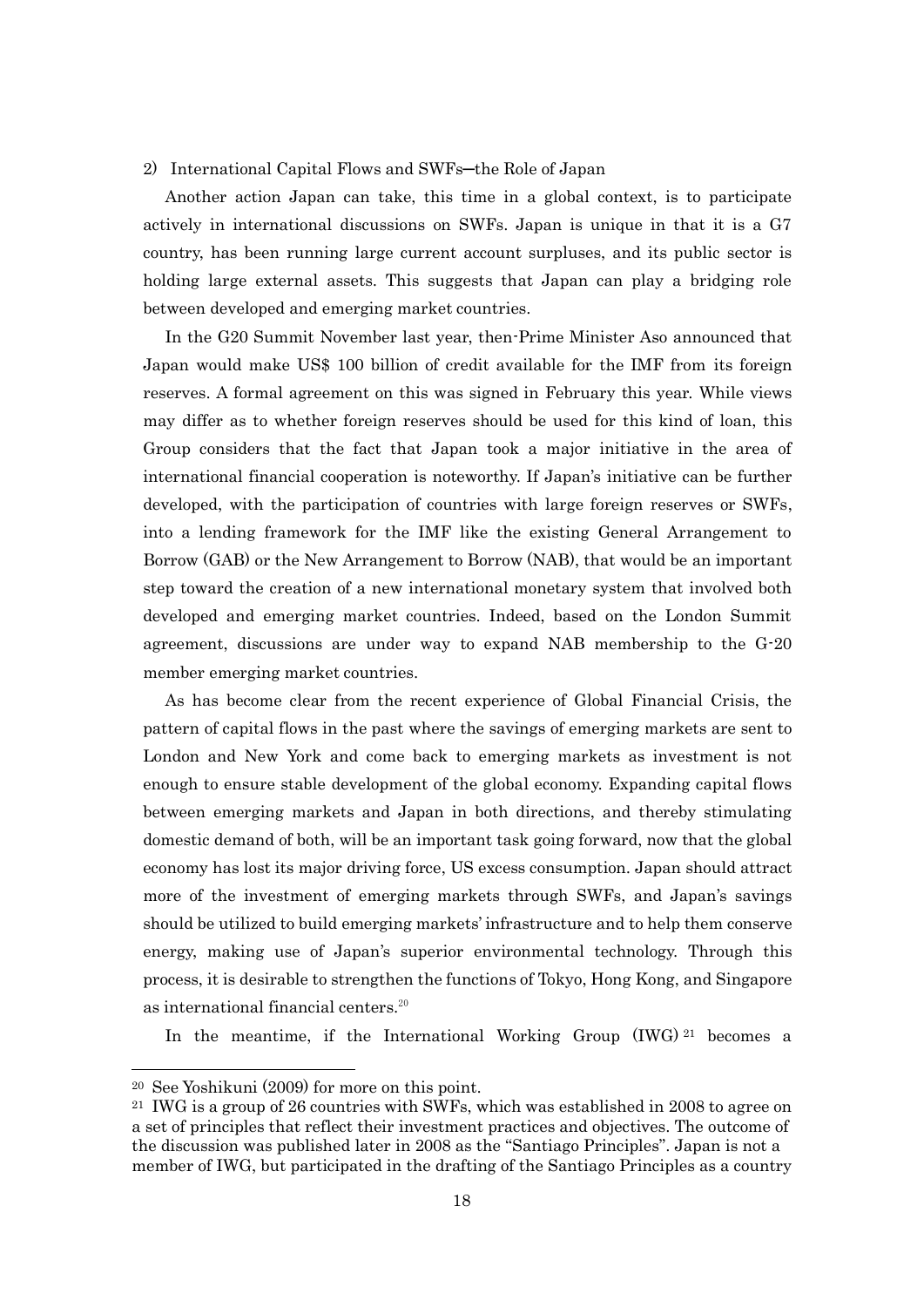permanent entity and engages in setting important standards, Japan should actively support its activities, while requesting formal membership as a country having SWFs in a broad sense. This will be necessary not only for Japan, but also for better management of the global economy and financial system.

on the receiving side of SWF investment.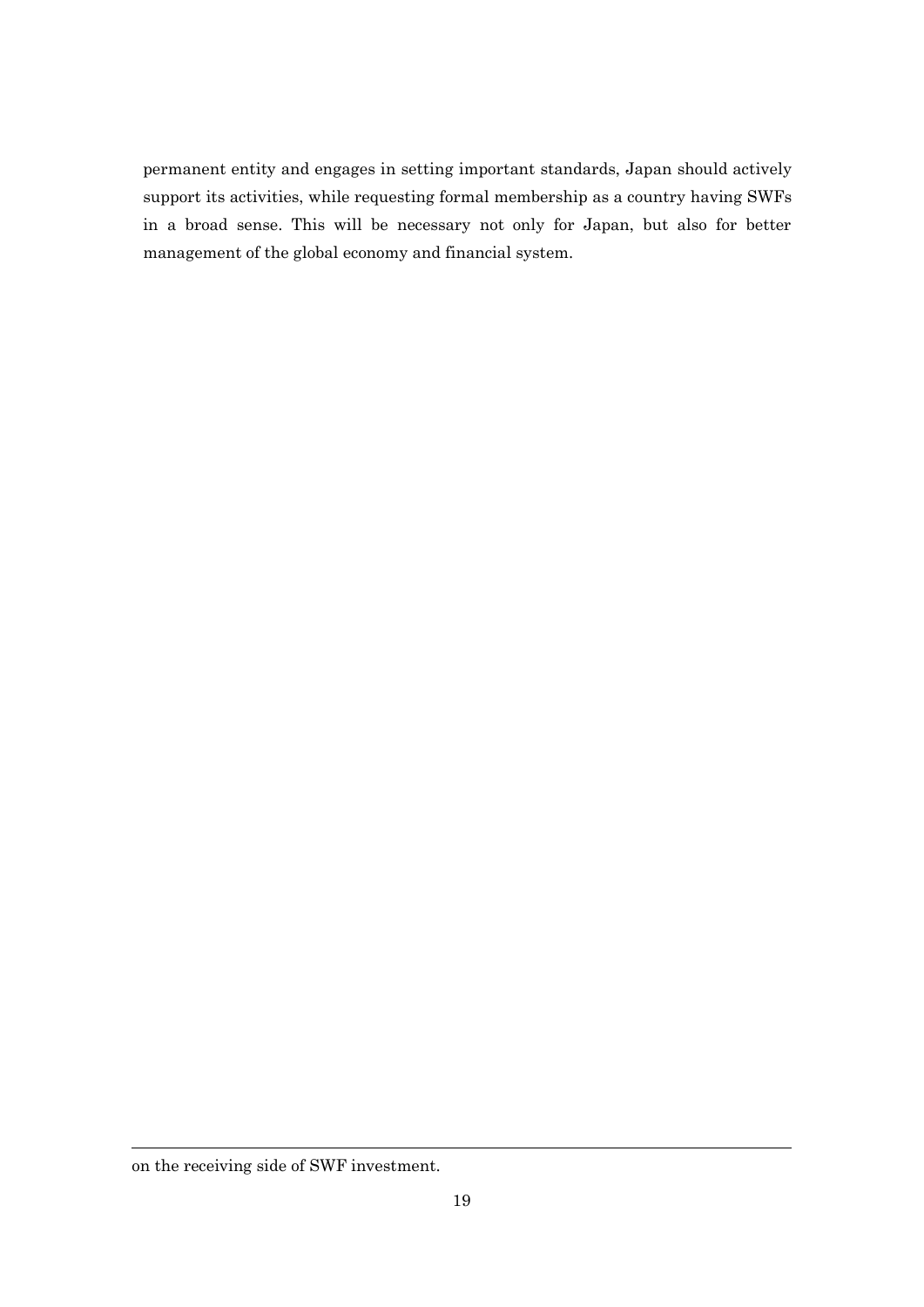## Box I Appropriate Level of Foreign Reserves

Measured with the standard yardsticks used for assessing the level of foreign reserves, Japan"s reserves of US\$ 1 trillion amount to 15 months of 2008 monthly imports and more than 700% of end-2008 short-term external debt, far exceeding the usual benchmarks of 3 months and 100%, respectively. However, these benchmarks are set for emerging and developing countries to assess their vulnerability to balance of payments crises, and thus their applicability to Japan is questionable. Although there are no standard yardsticks or benchmarks for developed countries" reserves, the following points may be worth noting.

- Comparison with the past record of interventions: Since 1991 to date, the largest yen-buying intervention made by the Japanese authorities within a year was of the order of 4.2 trillion yen (about US\$ 45 billion valued at today"s exchange rate), which occurred during November 1997-June 1998. The cumulative total of yen-buying intervention since 1991 is somewhat less than 5 trillion yen. Over the past 5 years, no intervention has been made, either yen selling or buying. Therefore, if the past is a good guide, even 1/10 of the current reserves might be a sufficient level. However, it can be argued that what matters is not the past record, but how large the future risk is that may necessitate yen-buying intervention, and what volume of dollar funds will likely be needed when such a risk materializes. There is no way of assessing these that convinces all, and the judgment is left to the authorities.<sup>22</sup>
- Comparison with other major countries" reserve holdings: US \$70 billion, ECB \$64 billion, UK \$99 billion, Switzerland \$75 billion, Germany \$147 billion, France \$128 billion, etc. Those countries which hold more than US\$ 200 billion of reserves are China, Japan, Russia, India, Taiwan, Korea, and Brazil (in the order of the size), and Japan clearly stands out among developed countries. This observation also supports the view that even 1/10 of the current level might be sufficient. However, it should be noted that during the recent financial crisis, many developed countries faced an urgent need to supply dollar liquidity in their domestic markets, and

 $22$  Another important source of debate is how effective intervention is. Although there is no firm consensus on this, most of the past empirical research has concluded that a sterilized intervention (i.e., intervention that does not accompany changes in monetary policy) does not have a major and/or lasting effects on the exchange rate. This view seems to have substantially reduced incentives among developed countries to hold large foreign reserves.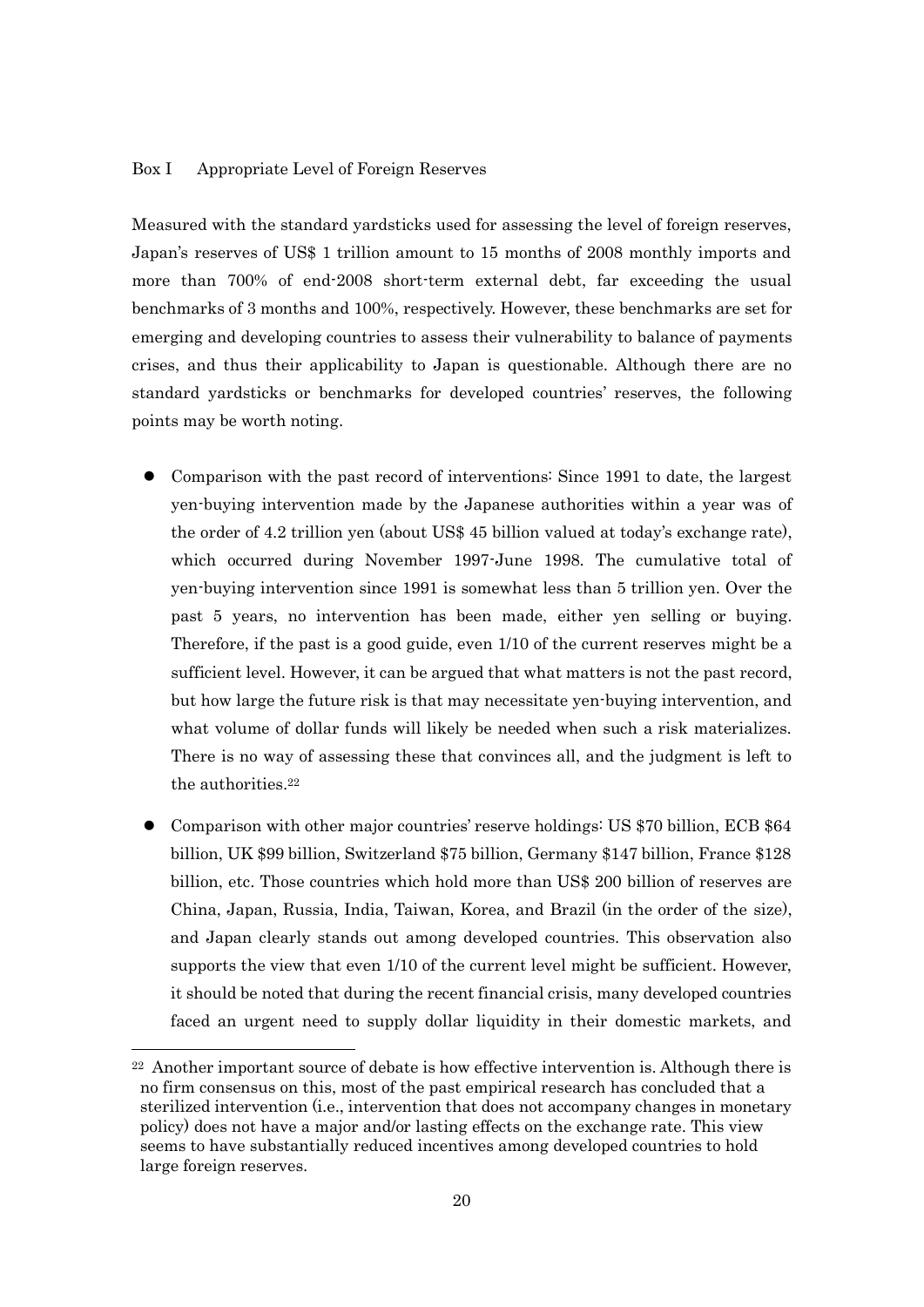some of them had to borrow dollars from FRB for that purpose. This episode demonstrates the potential usefulness of dollar reserves outside of their usual use of defending the exchange rate. Still, in the case of Japan, this additional reserve holding motive won't be enough to reverse the conclusion that the current volume of reserves is excessive.

 Profitability of reserve holdings: In the past, FESA has almost always benefited from the interest rate differentials in favor of external assets (i.e., asset returns > yen debt costs), while it has suffered from the persistent trend of the yen"s appreciation. The total return on reserve holdings can be calculated taking both of these factors into consideration. As shown in the table below, the past interventions turned out to be profitable regardless of when they were made. Indeed, FESA has been transferring hundreds of billion yen to the government budget each year since the 1980s (more than 1 trillion yen every year since 1997), and the cumulative total of these transfers is about 20 trillion yen. If this trend continues in the future, there is no need to compress FESA"s balance sheet through unwinding. However, no-one can tell whether the trend will continue.

| Profitability of reserve holdings (%) |  |  |  |
|---------------------------------------|--|--|--|
|---------------------------------------|--|--|--|

|                  | FB rate | Call rate |
|------------------|---------|-----------|
| Past 25 yrs      | 47.9    | 22.6      |
| $20 \text{ yrs}$ | 84.0    | 66.0      |
| $15$ yrs         | 92.7    | 90.5      |
| $10$ yrs         | 27.8    | 28.1      |
| $5 \mathrm{vrs}$ | 14.7    | 15.2      |

- Notes: The number shown next to "Past 25 years", for example, shows the total rate of return on dollar funds obtained from interventions made 25 years ago (Q1 1984), assuming that they were invested in long-term dollar bonds till Q1 2009. "47.9%" implies that 100 yen sold 25 years ago has provided FESA with a net gain of 47.9 yen today, using the exchange rate of Q1 2009. Since the rates on financing bills (FB) that FESA issues for funding yen-selling intervention were artificially kept below market levels until the late 1990s, alternative hypothetical funding costs of interbank call rates were also used. Profitability is positive even in this case.
- Future profitability of reserve holdings: This all depends on the future course of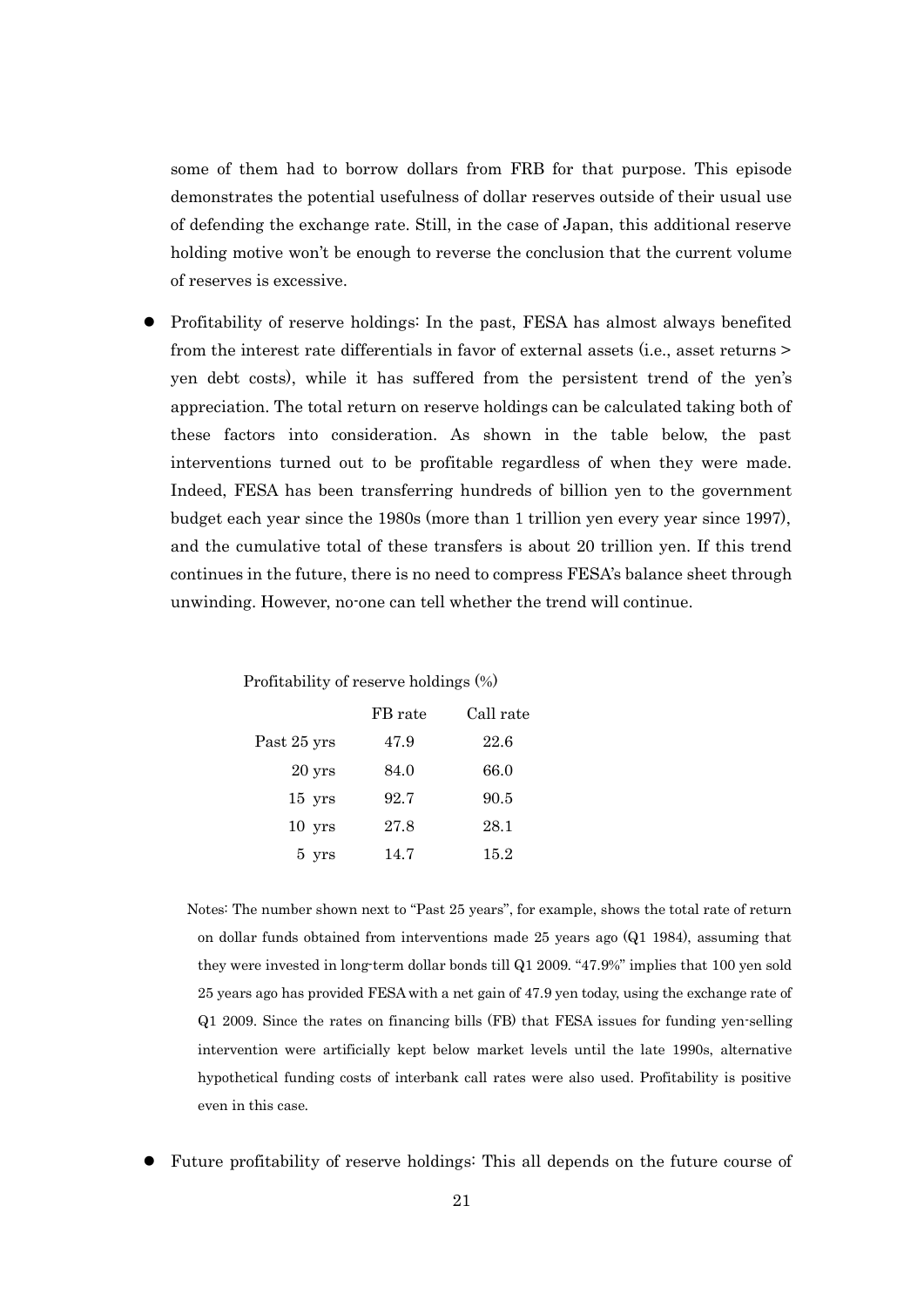the Japanese economy. The dominant view seems to be fairly pessimistic, in light of Japan"s rapid population ageing, a decline in economic vigor and competitiveness, and a fall in economic growth. Under this view, yen interest rates will remain low while the yen's exchange rate will weaken, and FESA's dollar-long and yen-short position is likely to remain profitable. However, one can argue that such a view must have already been incorporated into the current yen exchange rate, so that the dollar-long position will not be advantageous unless the Japanese economy stagnates in the future more than is currently expected.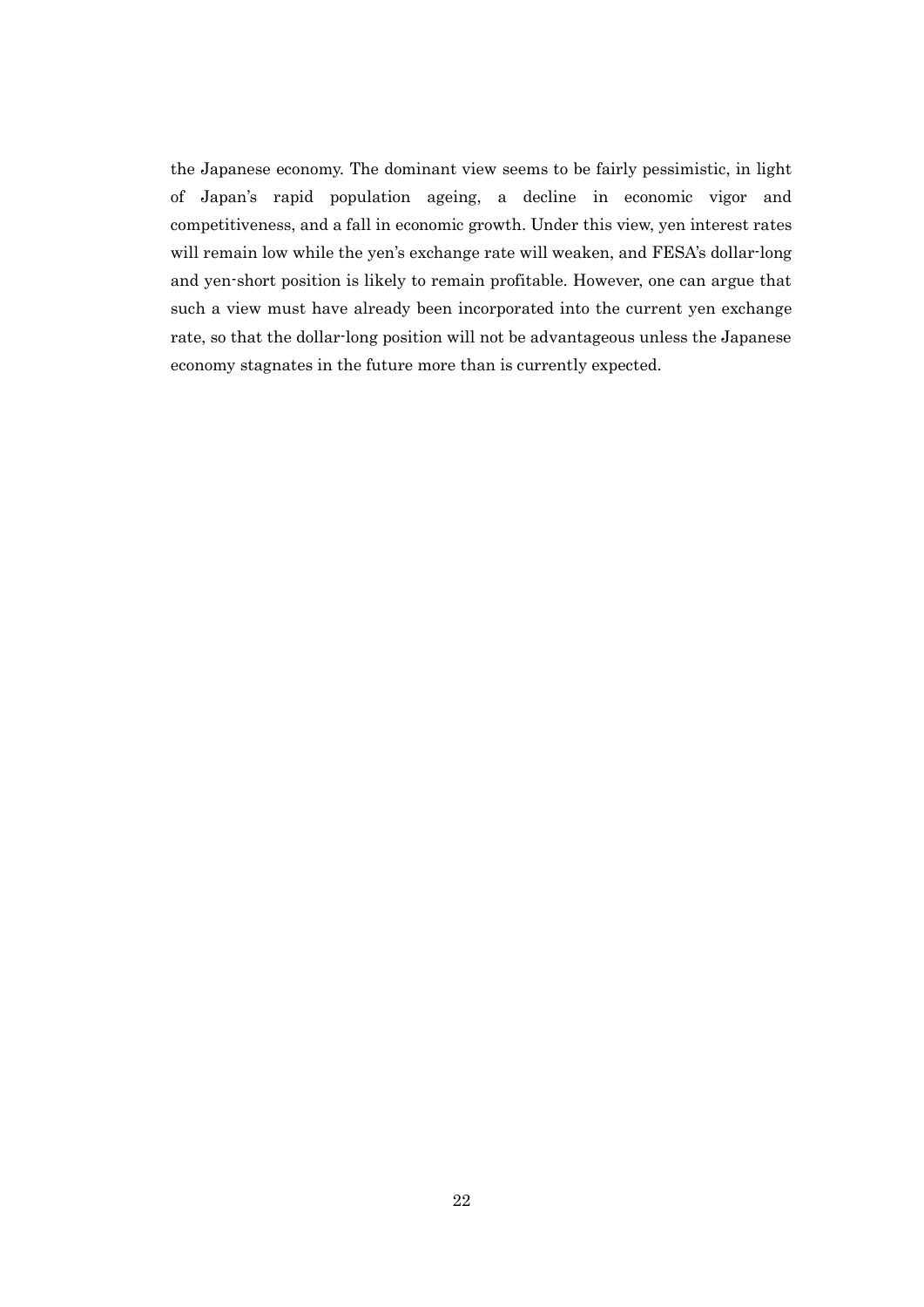#### Box II Implications of GPIF"s New Target Return

As noted in the main text of this Report, there is no obvious reason to suspect that GPIF"s current investment framework is inefficient. If so, the increase in the target return from 3.2% to 4.1% cannot be achieved without taking more risks, and this is likely to require a substantial increase in the share of risky assets in GPIF"s asset portfolio.

One counter-argument to this is that what GPIF should achieve is not a 4.1% nominal return, but a 1.6% real return  $(= 4.1\%$  minus the expected wage increase of 2.5%), and thus, if the actual rate of future wage increase falls short of 2.5%, a nominal return lower than 4.1% by the same percentage as the shortfall in the rate of wage increase can achieve the goal set for GPIF. The basis of this argument is the fact that future pension payment obligations are linked to the level of wages pension members earn when they are working. GPIF takes this factor into account when it evaluates its own investment performance (see Table 2 in the main text).

However, even in real terms, the new target is higher by 0.5 percentage point than the previous one, so that the fact remains that GPIF will have to take on more risk. More importantly, the counter-argument above misses an important point that makes pension finance vulnerable to low rates of wage increase. The current pension system is designed to keep the replacement ratio (= pension receipts after retirement divided by wage rates before retirement) at around 50% for the "model household". The current replacement ratio for this type of household is above 62%, and it is necessary to reduce this ratio gradually to 50% in order to ensure sustainability of pension finance. This downward adjustment of the replacement ratio, which is called "macroeconomic slide", is achieved by keeping the growth rate of nominal pension payments below that of nominal wages. Under normal circumstances, the wedge between the two is supposed to be about 0.9 percentage points.

However, there are exceptions to the "macroeconomic slide". When the rate of wage increase is  $0 \sim 0.8\%$ , and the full application of the slide would make nominal pension growth negative, the nominal pension payments are kept constant (i.e., partial application of the slide). And if the rate of wage increase is negative as in recent years, there will be no macroeconomic slide, and the nominal pension payments fall at the same rate as the fall of nominal wages. In either case, the downward adjustment of the replacement ratio is delayed, worsening pension finance. Indeed, the replacement ratio was supposed to fall to 50.2% by FY2025 in the pension finance assessment of 2004, but this was delayed to FY2038 in the assessment of 2009.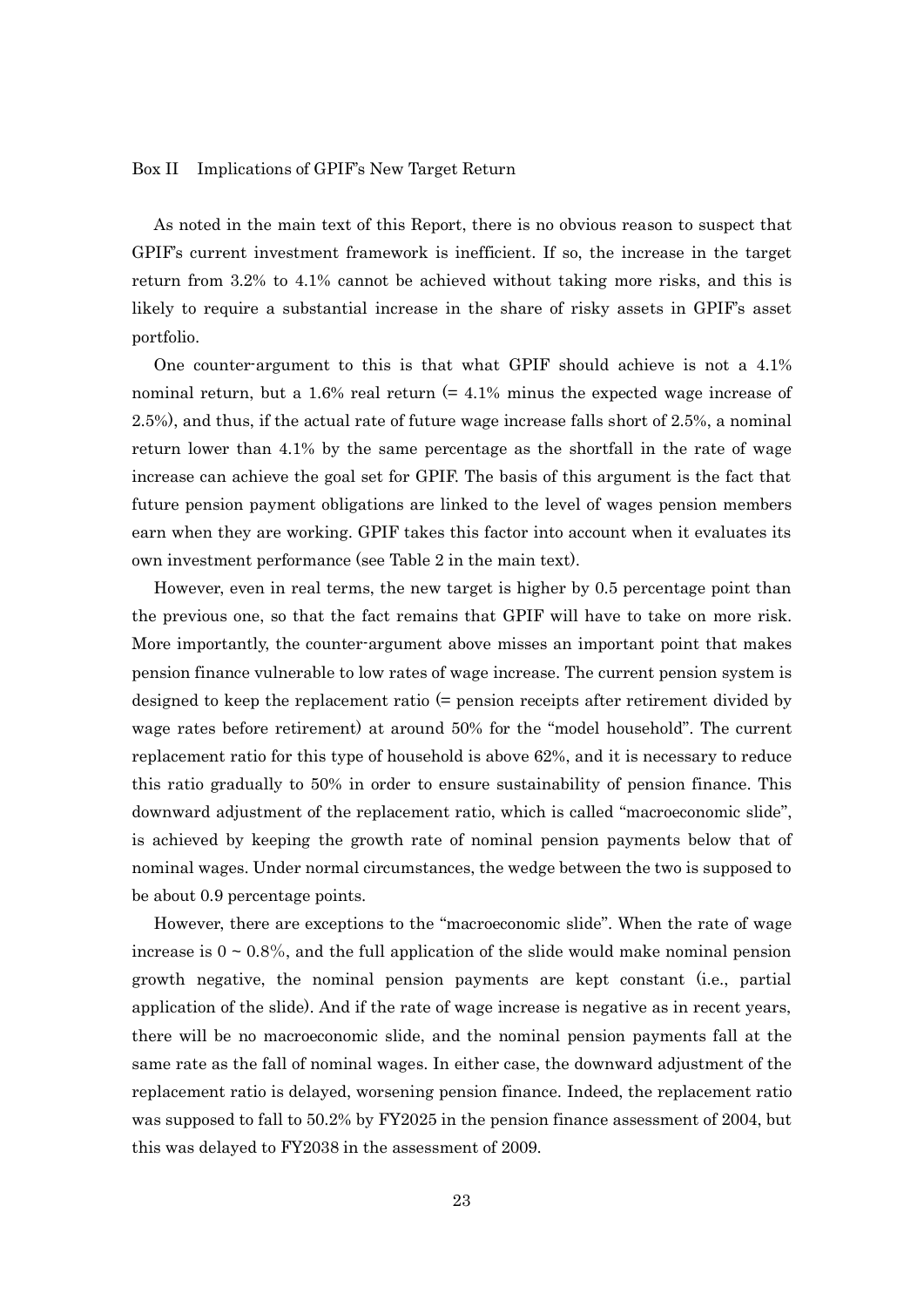As part of the 2009 assessment, an estimate was made for several cases in which the rate of nominal wage increase fell short of 2.5%. In one case where the future rate of nominal wage increase was assumed to be 0%, a startling estimate was given that even if GPIF was able to earn 4.1% on its investment (that is, even if GPIF earned a 4.1% real return), the pension assets under GPIF"s management, which are supposed to last until the next century, would be totally depleted by 2042. Given such a major vulnerability of the pension system to the risk of low inflation, it is clearly not the case that GPIF can be complacent about the 4.1% target return, counting on wage increases remaining lower than 2.5%.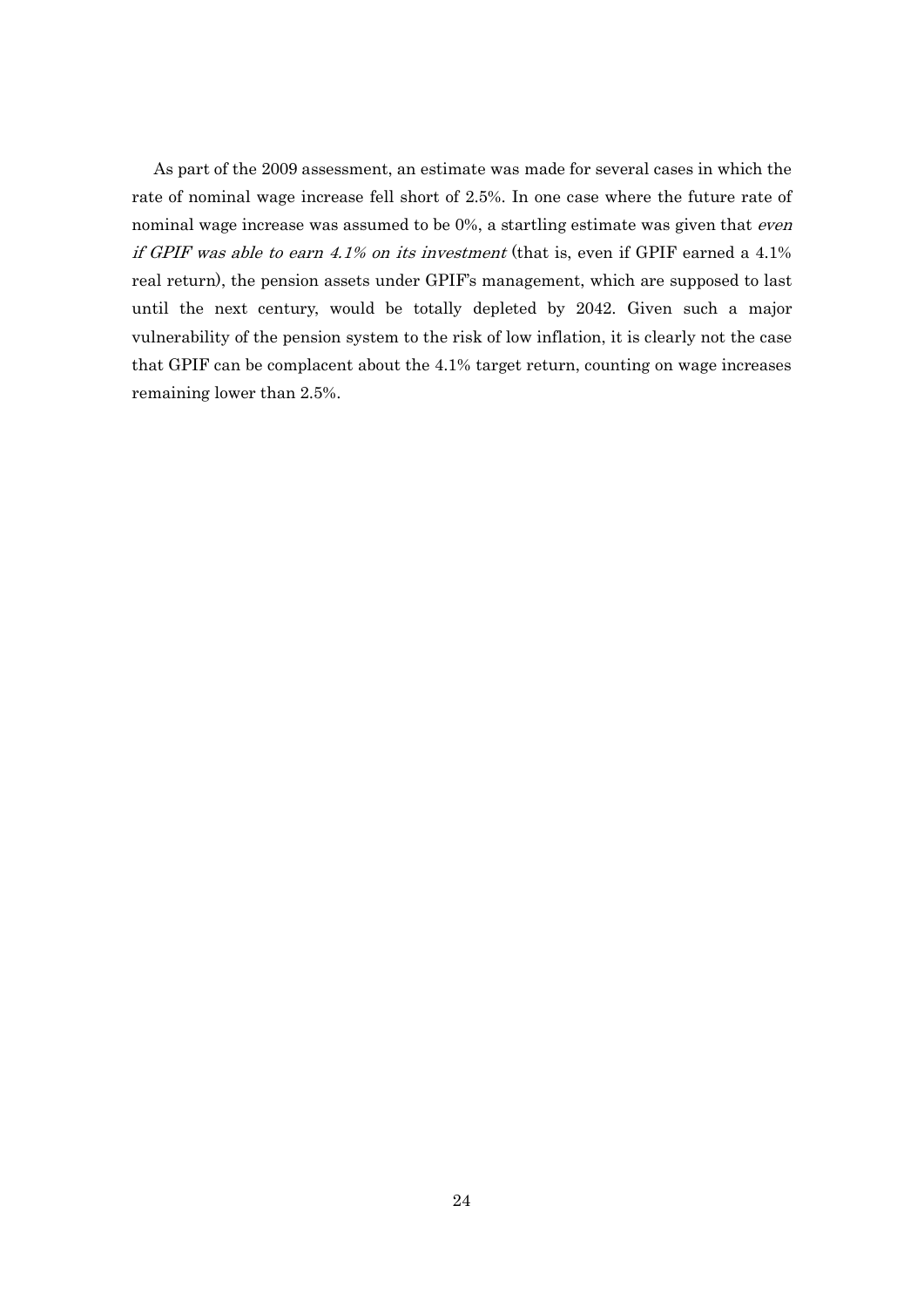# References

# [Japanese]

Expert Committee on FDI Promotion, "Japan Evolves towards More Open Market", May 19, 2008.

Financial Market Strategic Team, " "Hirakareta kinyu ryoku no aru kuni" wo mezashite", June 2008.

Fukunaga, Kazuki, "Globalization koushinkoku*―*Wagakuni chokusetsu toshi ni okeru naigai fukinkou", Institute for International Monetary Affairs, Kokusai kinyu topics, May 2008.

Government Pension Investment Fund (GPIF), Business Report for Fiscal Year 2008, July 1, 2009.

Ito, Takatoshi, "Gaika junbi wo kangaeru (jou); Uketori risoku bun wa sekkyoku unyo wo", Nihon Keizai Shinbun, October 4, 2007.

Kawamura, Sayuri, "Nihon ban Sovereign Wealth Fund no Kadai", Business & Economic Review, January 2008.

Ministry of Finance, "Gaikoku kawase sikin tokubetu kaikei ga hoyuu suru gaika sisan ni kansuru unyou nit suite", Press Release, April 1, 2005.

Mizuho Research Institute, Meisou suru Global Money to SWF*―*Kokusai kinyu kiki no shinsou, December 2008.

National Strategy Project Team, "Interim Report of the Group of Liberal Democratic Party Parliamentarians Aiming at Japanese Citizens" Prosperity through Wealth Effects", July 3, 2008.

Ohara, Atsuji, Seifu kei Fund*―*Kyodai money no shinjitsu, February 2009.

Taniuchi, Mitsuru, "Nihon no gaika junbi no seisaku bunseki", Research Institute for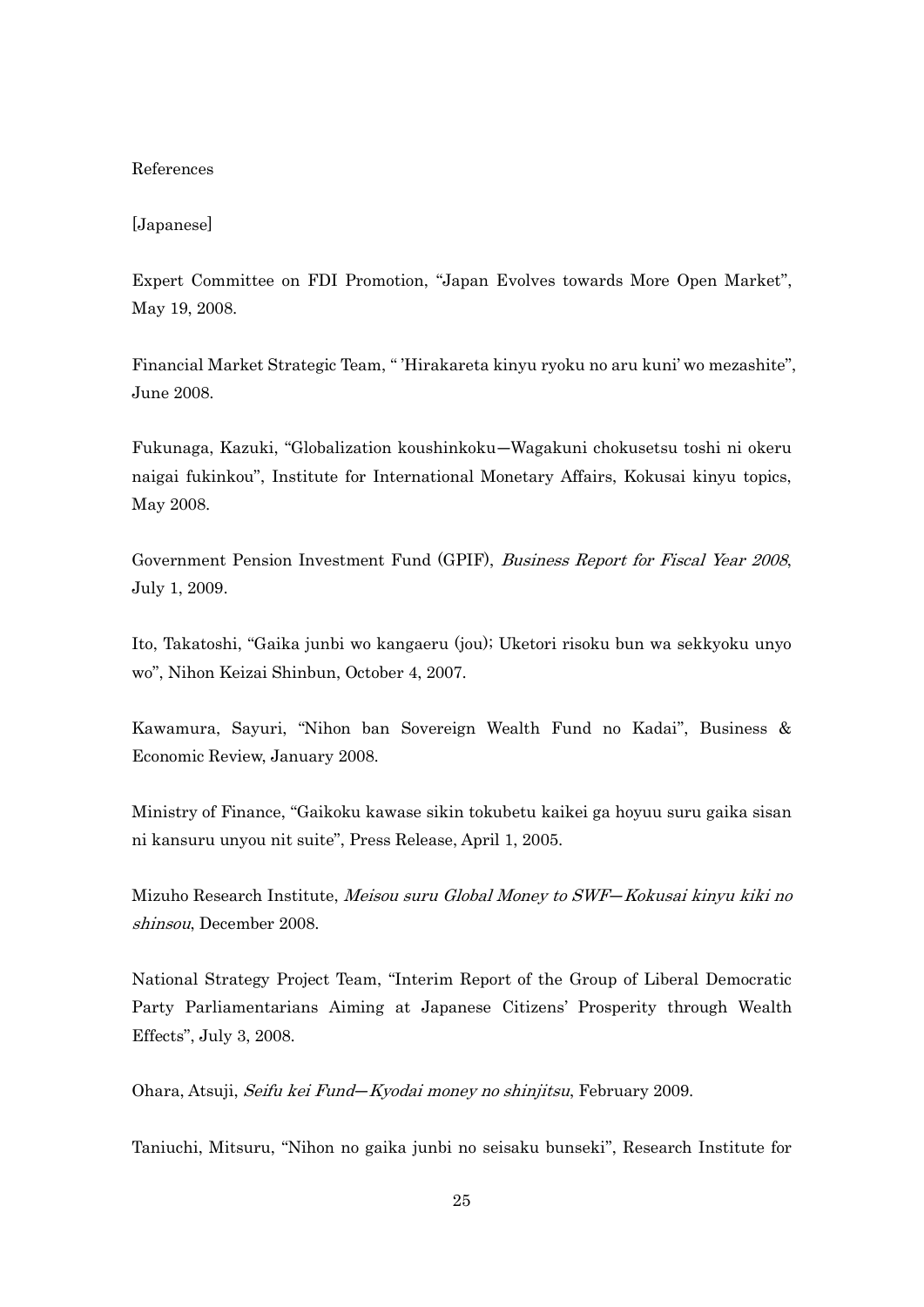Development and Finance Report (Japan Bank for International Cooperation) no.36, March 2008.

Utsumi, Makoto, "Gaika junbi ha beikoku sai de guchoku ni unyo wo", Weekly Diamond, March 15, 2008.

Yoshikuni, Shinichi, "Global keizai to SWF", Musashino Daigaku Seiji Keizai Kenkyusho Nenpo, March 2009.

# [English]

Expert Committee on Reforms Addressing Globalization (Council on Economic and Fiscal Policy), the Second Report, "Toward Reform of Public Pension Fund Management ―Capitalizing on Global Economic Growth to Enhance People's Affluence―", May 23, 2008.

FSF (Financial Stability Forum), "Update of the FSF Report on Highly Leveraged Institutions", May 2007.

GIC (Government of Singapore Investment Corporation), "Report on the Management the Government"s Portfolio for the Year 2007/08", September 2008.

International Financial Services London (IFSL), "Sovereign Wealth Funds 2009", February 3, 2009.

International Monetary Fund (IMF), "Sovereign Wealth Funds─A Work Agenda", February 29, 2008.

IMFC (International Monetary and Financial Committee), "Communiqué of the International Monetary and Financial Committee of the Board of Governors of the International Monetary Fund", October 20, 2007.

IWG (International Working Group of Sovereign Wealth Funds), "Sovereign Wealth Funds, Generally Accepted Principles and Practices, "Santiago Principles"", October 2008.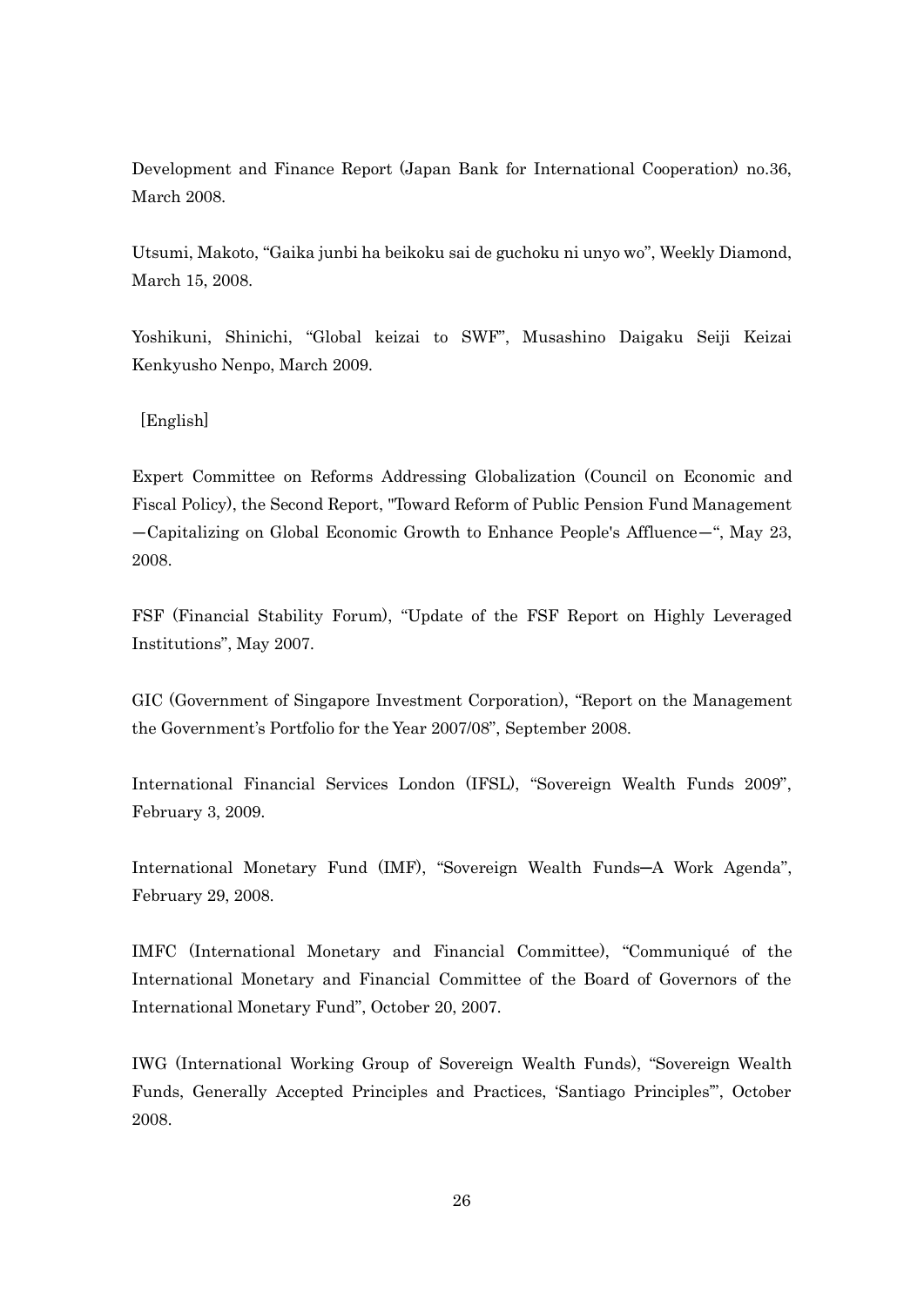\_\_\_\_\_\_\_\_\_\_\_\_\_, "Kuwait Declaration: Establishment of the International Forum of Sovereign Wealth Funds", April 6, 2009.

OECD, "Sovereign Wealth Funds and Recipient Country Policies", Investment Committee, April 2008.

Sovereign Wealth Fund Institute, "Largest Funds by Assets Under Management", webpage on http://www.swfinstitute.org/funds.php, updated April 2009.

Temasek Holdings, "Risks & Opportunities: Temasek Review 2008", August 2008.

Truman, Edwin, "Sovereign Wealth Funds: New Challenges from a Changing Landscape," testimony before the Subcommittee on Domestic and International Monetary Policy, Trade and Technology, Financial Services Committee, US House of Representatives, September 10, 2008.